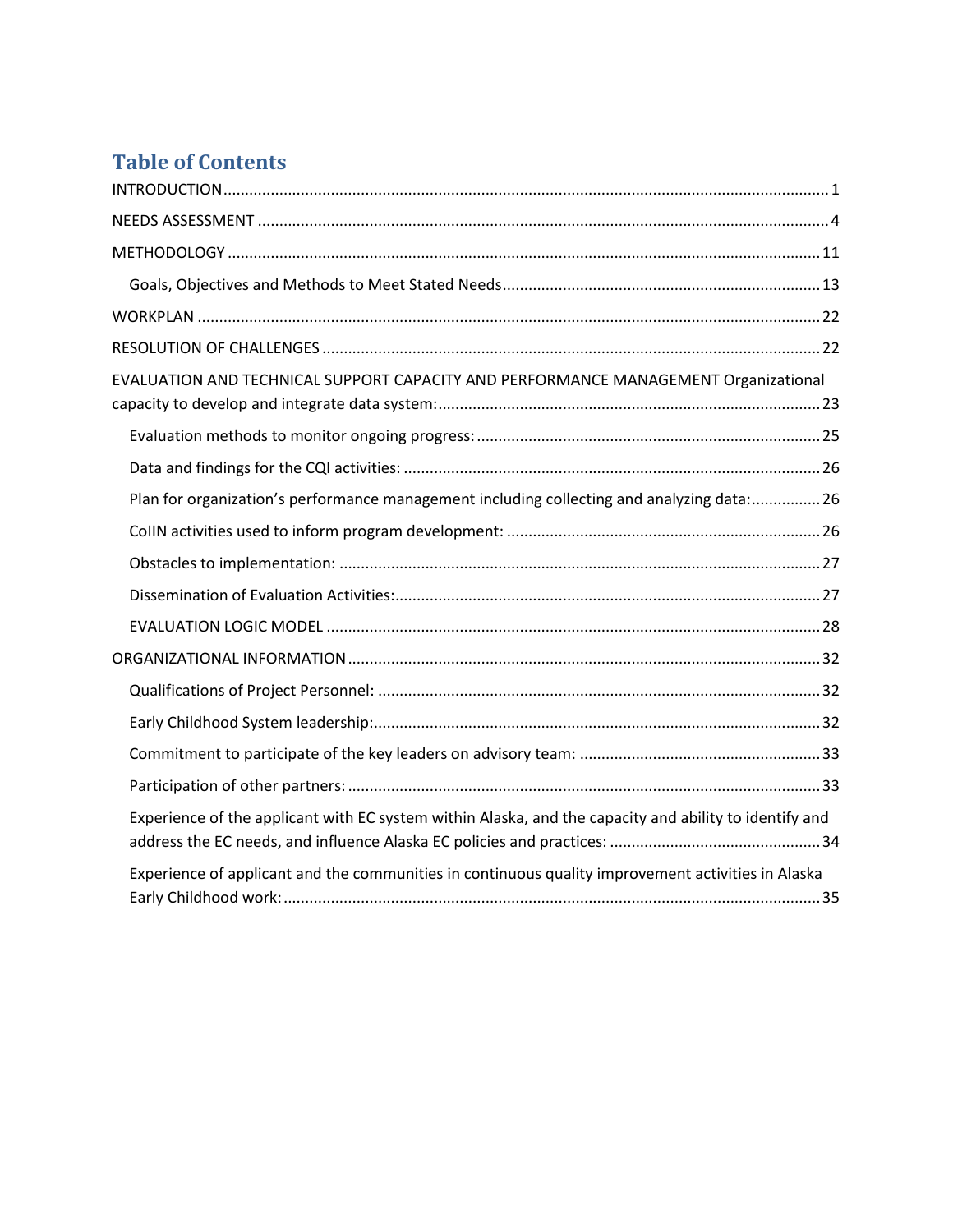**Program Goal: To improve developmental skills for 0-3 year old children by 25% from baseline in selected communities.** 

**Program Objective: Improve children's developmental health and family wellness through improved linkage to necessary resources, reduction of the impact of Adverse Childhood Experiences, and technical assistance for Primary Care Case Management. Program Philosophy: Design a sustainable system based on community driven solutions.**

### <span id="page-1-0"></span>**INTRODUCTION**

**Purpose of the Proposed Project:** The State of Alaska seeks to partner with community and tribal partners in the place-based communities of Kodiak, the Matanuska-Susitna Borough and the Norton Sound Region to strengthen leadership and expertise in Continuous Quality Improvement (CQI) approach, using the Collaborative Innovation and Improvement Network (CoIIN) methodology, to drive vertical and horizontal integration and mobilization of early childhood services and systems at the state, community and family/child levels. Using the Collective Impact model, supported by the CoIIN, this project will produce, at the state level, increased integration of early childhood and other health and family wellness systems, development and adoption of core sets of indicators to measure Early Childhood system processes and outcomes, and testing innovative systems changes and improvements. At the community and family levels, this project will support the Collective Impact approach to integrate service delivery and collaboration, resulting in improved child development and family wellness, measured by a 25% increase from baseline in developmental skills in 0-3 year olds by 2021.

**Problem and Contributing Factors Addressed by this Project:** Alaska's extreme geography, climate, and remoteness create needs either not seen in the lower 48 states or needs expressed on a grand scale, often by orders of magnitude. Alaska is the largest of the 50 states, larger than California, Texas and Montana combined, yet ranks  $47<sup>th</sup>$  in total road miles, due to harsh terrain, weather conditions and vast distances between communities. There are 394 communities in Alaska. Approximately 75 percent of Alaskan communities (including Alaska's capital city of Juneau) are not connected by road systems and rely on air or boat travel to connect them to other communities. Nine percent of the population lives in remote areas. Alaska has a total population of approximately 722,000, averaging just over 1 person per square mile. This low population density, with small and isolated communities spread over a vast region, results in high service delivery costs for early care and learning, if those services are even available. Currently in Alaska, at the system, community and family levels services for early childhood for families from prenatal to three years old are fragmented, with little or no coordination to identify and address developmental risks to improve the developmental trajectory of young children. Fragmentation is driven by funding and program requirements that are categorical and work against system and service delivery integration. Alaska has numerous parallel health systems, which have implemented non-intersecting systems for linking children and families to services.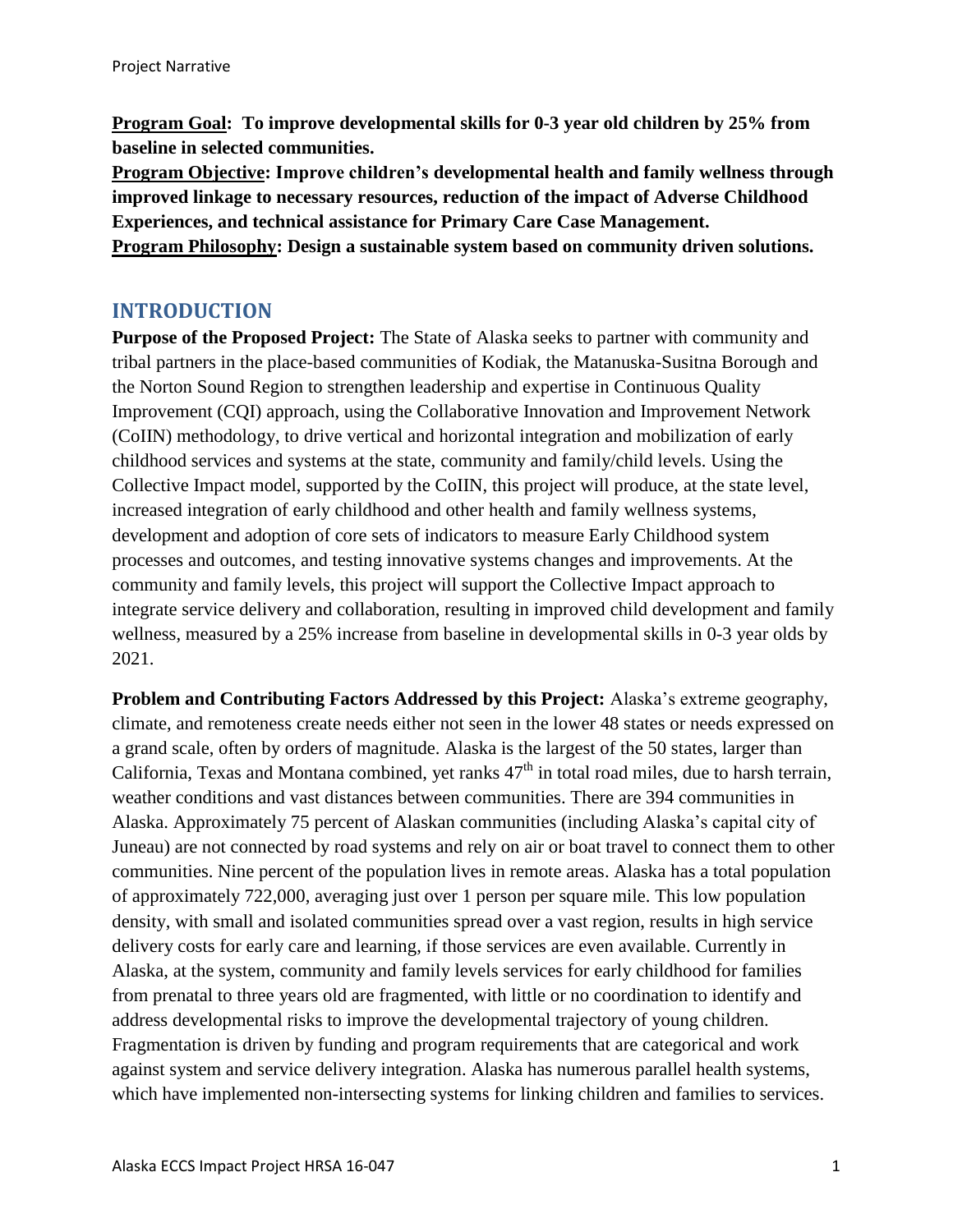Social and health conditions pose serious risks for young children, especially for those who experience disparities in health and social conditions. Alaska families experience high rates of Adverse Childhood Experiences (ACEs), as evidenced by the recent collection of ACEs data through the Alaska Behavior Risk Factor Surveillance System (BRFSS). When compared to five other states (Arkansas, Louisiana, New Mexico, Tennessee, and Washington), Alaska adults reported a rate of ACEs in three categories that was higher by a statistically significant margin than the 5-state cohort: incarcerated family member, household substance abuse, and separation and divorce.<sup>[1]</sup> Substance use disorder and mental health impairments are significant risk factors for families with young children. According to a recent assessment of Alaska's behavioral health system, in FY2013 145,790 Alaskan adults (more than a quarter of the population) needed treatment for illicit drug or alcohol use and/or experienced a mental illness within the past year. Adult prevalence estimates among adults with incomes below 138 percent of the federal poverty line, the same benchmark used to determine Medicaid eligibility under expansion, are higher: 16.7 percent of adults in this income bracket needed treatment for illicit drug and alcohol use in the past year and 23.8 percent of adults in this income bracket had a mental illness in the past year. 5,550 or 6 percent of Alaska youth ages 9-17 were diagnosed with a Severe Emotional Disturbance (SED) in the past year.

Alaska Native people comprise approximately 20% of Alaska's population. Historical trauma resulting from colonization of Alaska's Native people continues to affect families and communities into the present. Alaska Native children are disproportionately represented in the child protection system at significantly higher rates. Alaska's Office of Children's Services reports that approximately 55% of children in out of home care are Alaska Native, a threefold overrepresentation. Alaska continues to have one of the highest rates of child abuse and neglect in the country. In kindergarten readiness assessments, a lower percentage of Alaska Native children compared to children of other cultural backgrounds are assessed as ready to learn.

**Overview of the Project:** Each community will self-select leadership teams that will include representatives from: 1) the community's official governing body, 2) the family engagement sector that will liaison with the Strengthening Family outreach, 3) the community health care system, 4) the mental health sector, and 5) early educators. Along with the Early Childhood Comprehensive Systems manager, through guidance and technical support from HRSA, community teams will use a CoIIN national technical assistance center and a cross-state learning community to enhance and integrate early childhood services and improve childhood developmental health through collaborative partnerships across agencies, organizations and programs at the community, regional and state level. Each community will build on existing networks to form and participate in a CoIIN to gain knowledge of CQI and the CoIIN process, including attending the annual in-person and periodic activities of the CoIIN learning

 $\overline{\phantom{a}}$ 

 $^{[1]}$  Adverse Childhood Experiences: Overcoming ACEs in Alaska. Advisory Board on Alcoholism and Drug Abuse. State of Alaska Department of Health and Social Services. January 2015. [http://dhss.alaska.gov/abada/ace-ak/Documents/ACEsReportAlaska.pdf.](http://dhss.alaska.gov/abada/ace-ak/Documents/ACEsReportAlaska.pdf) Page 7.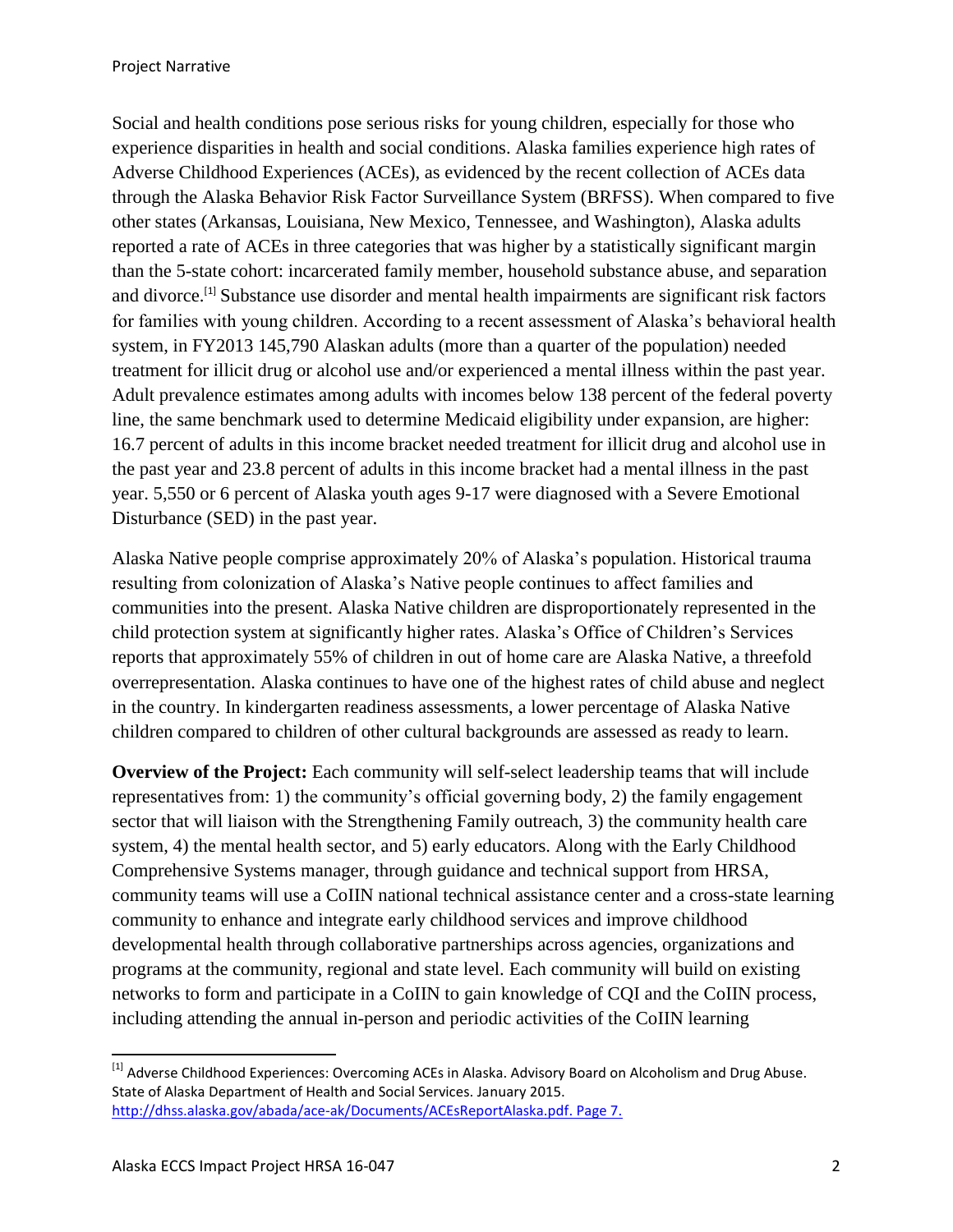collaborative. Using the resources gained through the CoIIN, and the existing Collective Impact structures already in place, the communities will develop and implement a two-generation approach to improve children's developmental health in their communities. This process will include conducting a Strengths Weaknesses Opportunities Threats (SWOT) assessment to identify gaps and barriers, adopting ECCS Impact's aim and developing Specific Measurable Achievable Results-focused Time-bound (SMART) goals for the two-generation approach. This will be summarized in a community-approved plan that will form the basis of the Plan, Do, Study, Act reports that will be submitted monthly along with key data and progress reports. The community groups will participate in peer-to-peer mentoring and explore innovative approaches to achieving the aim of the project. Each community will hire an Early Childhood Services CQI Coordinator to assist existing networks in achieving the aim of this project.

We anticipate that care coordination and management will be a central focus of the communitylevel approaches in order to connect families to diagnostic services and specialized pediatric care coordination to improve children's health and developmental trajectory and achieve the aim of this project. This project will contract with and leverage Help Me Grow® to provide single points of entry for referrals and services, and provide technical assistance to advance the integrated and family centered Primary Care Case Management model, which is emerging as a top priority for Alaska's Medicaid expansion and reform efforts. The Help Me Grow® model includes the HRSA Systems Integration work with pediatric practices and community health centers.

This project will build upon Alaska's existing and ongoing Early Childhood Comprehensive Systems Project (ECCSP) efforts and partnerships across sectors, including health care and education, leveraging the Strengthening Families approach for the purpose of family engagement. Communities will utilize Collective Impact to develop sustainable models to serve as pilots for health care reform and innovation by demonstrating the efficacy of the primary care and preventive care initiatives. Policy will be developed to share plans of care across health care and educational domains to enhance services for young children. Technical assistance and CQI will facilitate the use of Medicaid funding, Early Periodic Screening Diagnostic and Treatment provisions and other associated Affordable Care Act Provisions such as Essential Health Benefits, and Mental Health Parity, to ensure that all medically necessary services are accessible to eligible children.

In order to support the community-level work, the ECCS Impact Program manager will work closely with the statewide Advisory Team and other key systems leaders to identify and agree to the early childhood data system. Alaska has the existing Pregnancy Risk Assessment Monitoring System (PRAMS) and Childhood Understanding Behaviors Survey (CUBS) data systems, which collect information related to toddler behavior, health, health care access, parenting and school readiness. The ECCS Impact Program manager will also grow and develop state-level leadership by collaborating with other initiatives such as the Alaska Resilience Initiative, led by the Alaska Children's Trust, and will participate in CoIIN virtual sessions and attend the annual in-person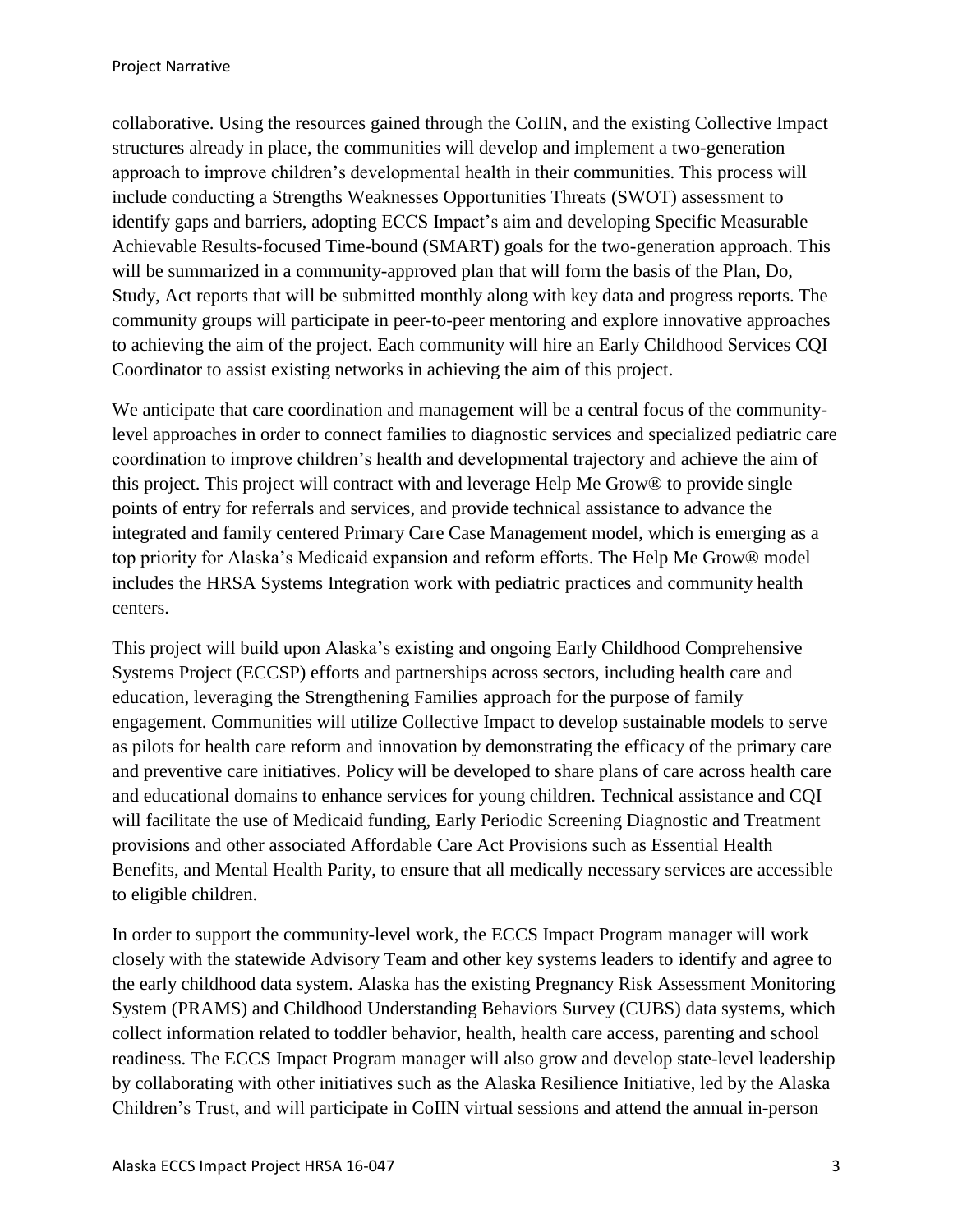learning collaborative. The ECCS Impact Program manager will work with partners to develop and implement the programmatic and financial sustainability plan by identifying and implementing policy recommendations, and providing support and technical assistance to align services with billing and funding sources, such as those made available through Medicaid reform and expansion.

### <span id="page-4-0"></span>**NEEDS ASSESSMENT**

**Overarching Problem and Contributing Factors to be Addressed:** Two defining characteristics of the State of Alaska are the physical geography and the racial diversity of the population. Alaska is a large, sparsely populated state. The land mass of the state encompasses 591,000 square miles, averaging a population density of just 1.1 persons per square mile. This is the lowest population density of any state. Nine percent of the population lives in remote rural areas; of the people who dwell in rural areas approximately 80% are Alaska Natives. Approximately 75% of Alaska communities are not connected to the road system. Half of Alaska's land mass is divided into 19 organized boroughs, and the other half falls into "unorganized" boroughs consisting of census areas. Accessing "nearby health services" or specialized health care means travel by commercial jet, small plane, the state marine ferry system, all-terrain vehicles, small boats, or snow machines. Alaska is home to many diverse cultural and linguistic groups including many indigenous tribes, which over the last several centuries have experienced historical trauma caused by Western colonization. We know from emerging research that historical trauma continues to affect multiple generations in both biological and behavioral ways. Ongoing efforts to deliver trauma-informed care and reduce Adverse Childhood Experiences (ACEs) strive to address the impact of historical trauma in the state.

Health care delivery in Alaska consists of distinctly separate systems. The Alaska Tribal Health System is a diverse and multi-faceted health care system that represents the diversity of Alaska Native people. Alaska has 229 federally recognized tribes and many tribal members live in small communities throughout the predominantly roadless areas of Alaska – the underlying reason for the creation of this innovative and essential statewide health system. The Alaska Native Health Consortium (ANTHC) and the Alaska Tribal Health System serve more than 143,000 Alaska Native and American Indians. Funding for the consortium is the product of several sources including federal Indian Health Service, Medicaid, private insurance and tribal consortium dollars. Underfunding from Indian Health Service must be offset by the other revenue sources. Tribal health facilities and clinics are often the only source of health care for Indian Health Service beneficiaries as well as non-beneficiaries in the area. Alaska's cultural and geographic uniqueness will require interventions to be adaptive.

Access to and turnover of primary care providers is a significant barrier to provide even routine or preventive care. Behavioral health service is a priority for the state although significant gaps exist. Access to child psychiatrists outside of Anchorage is minimal to non-existent. Access to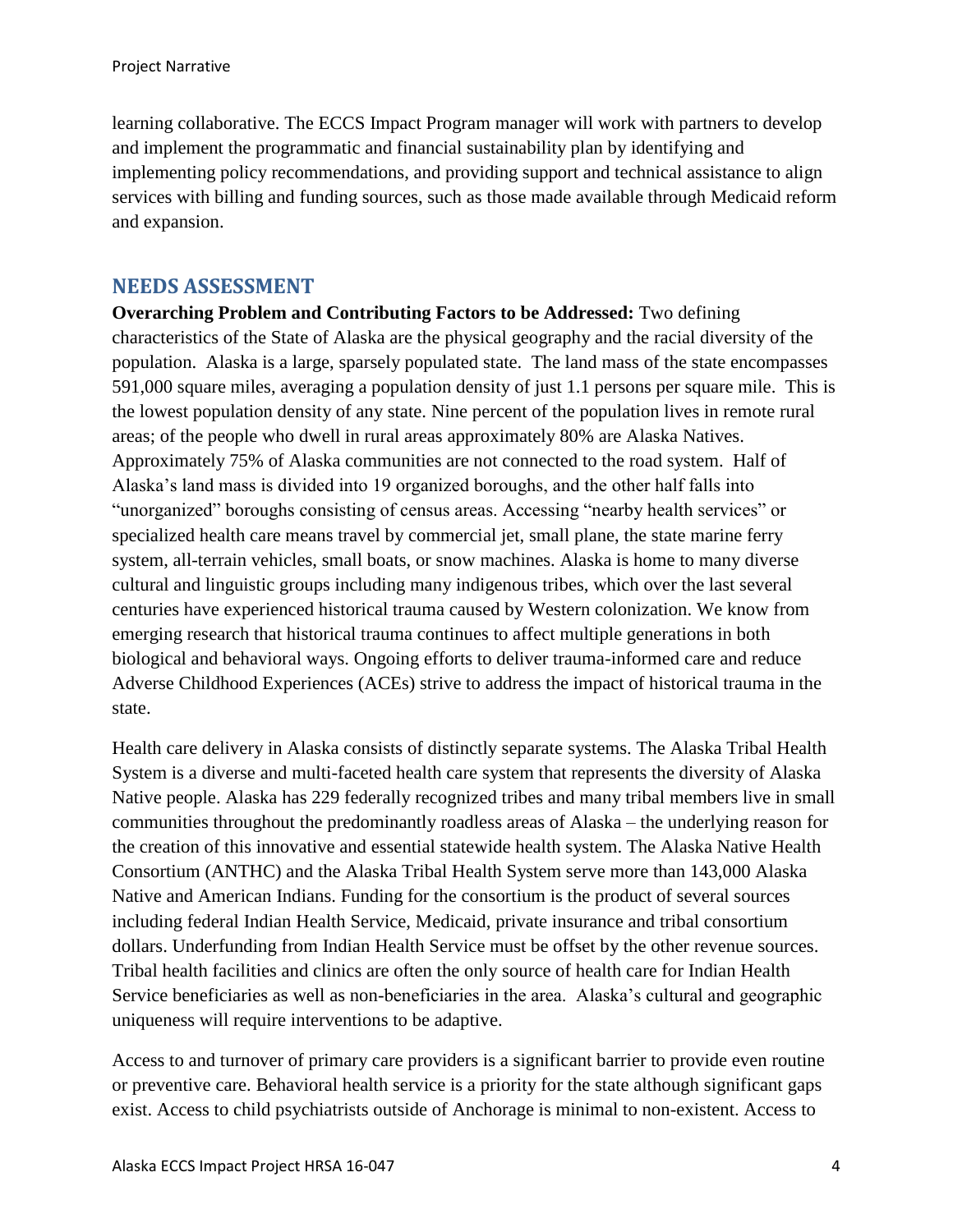psychologists for testing and therapy is very slim especially for children who have Medicaid as their only payer source. Behavioral health providers rarely collaborate with primary care providers. Barriers to primary care and behavioral health integration are attributed to a variety of reasons including inflexibility of funds or no funds, confidentiality and communication issues and the need for provide education and innovation in practice management. Service gaps include transitioning health care services, care coordination and school based services. Alaska's current fiscal crisis threatens to result in state funding cuts to early education, behavioral health, senior and disability grants and early childhood systems.

Program management and operations affecting families with young children are spread across multiple state agencies in Alaska. Transportation to medical care is a prohibitive expense in Alaska health care, due to lack of access in many rural communities and the challenge of recruitment of sub-specialists to meet the needs of children who require specialized care not available in the state. Referrals are almost always tied to an individual with a qualifying diagnosis which prohibits family centered services designed to deliver a differentiated response. Collaborative efforts will greatly enhance the capacity to meet the needs of young children in the state.

The current referral process is difficult for families to understand and manage on their own. Each of the health systems in Alaska (Medicaid, tribal, private, rural vs urban) has implemented different non-intersecting systems to link children to services. There are multiple doors that parents use to enter the system of care, but the standards children need to meet to gain access to services are inconsistent. There is minimal care coordination coming from primary care practices that have not yet initiated medical homes. Finding needed care and follow up can be extremely difficult for families. Care coordination is an underfunded service which inhibits infrastructure for building care coordination into practices. There are inconsistent process measures to evaluate the effectiveness of the current system.

Child maltreatment outcomes in Alaska, as reported in the 2010-2013 report to Congress, show that 6.7% of child victims are under the age of 1 year, 7.4% of child victims are under the age of 2 years, and 6.5% of child victims are under the age of 3 years old. Alaska reported a total of 2,448 child maltreatment victims in 2013, a rate of 13 per 1,000.

| Alaska | <b>Indicator</b>                        | <b>National</b> |
|--------|-----------------------------------------|-----------------|
| 77.1   | Preventative medical visit in past year | 84.4            |
| 72.1   | Preventative dental visit in past year  | 77.2            |

A Child Health State Snapshot (source: National Survey of Children's Health 2011/2012)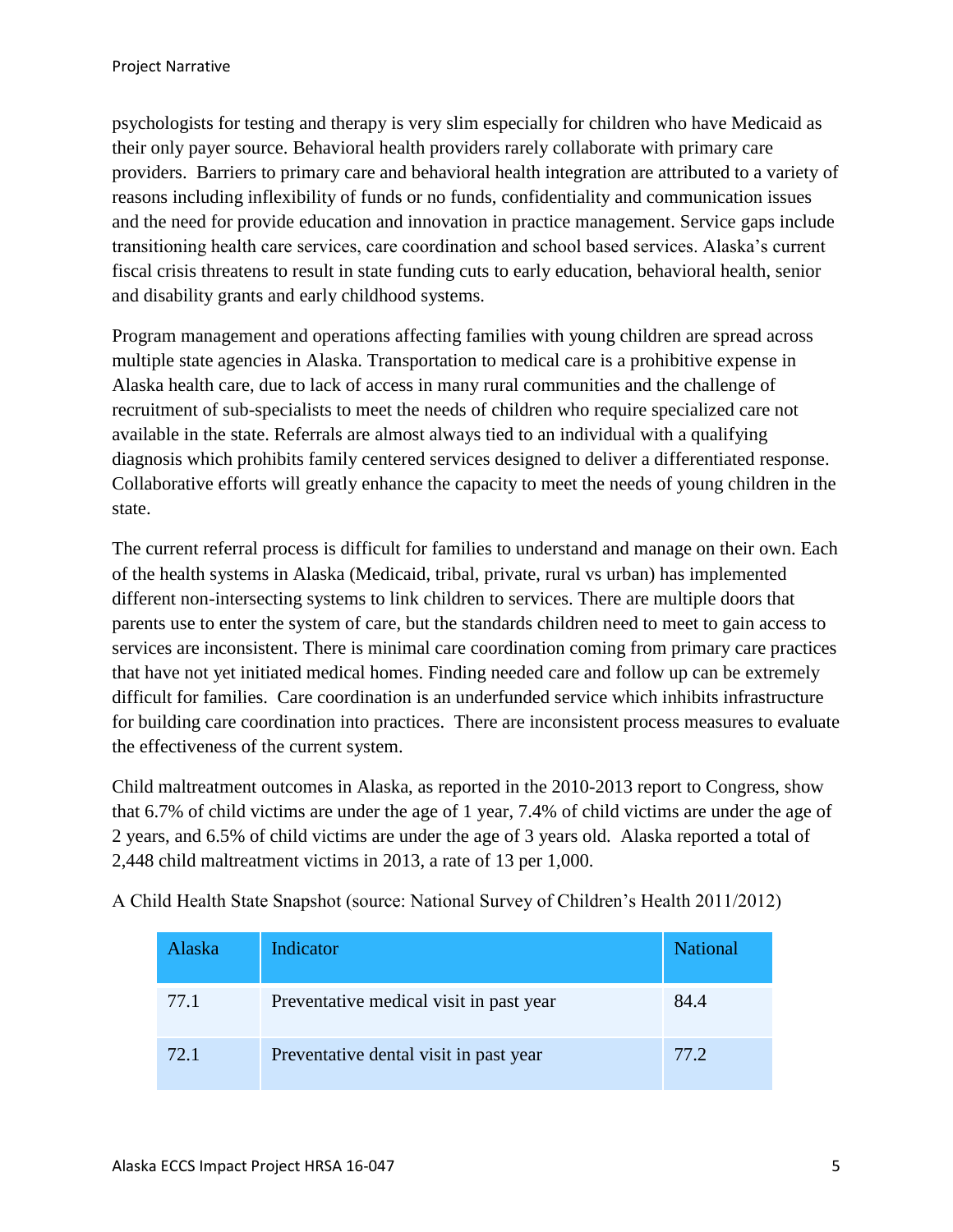| 51.9 | Children receive care within a medical home                | 54.4 |
|------|------------------------------------------------------------|------|
| 25.8 | Children with two or more adverse childhood<br>experiences | 22.6 |

The number of Alaska children in poverty increased from 22,000, or 12%, in 2013 to 29,000, or 16% in 2014. (Source: Kids Count Alaska 2015)

ishmaref Mary's Igloo Counci hite Mtn Vome Shaktoolik Norton Sound Unalakleet **BSNC Regional Land Status** Lands Conveyed or Selected: BSNC Lands Conveyed or Selected: Villages

**Selected place-based community: Bering Straits ANSCA region**

The Bering Straits Native Corporation region is the most culturally diverse region established through the Alaska Native Claims Settlement Act. Three distinct languages – Inupiaq, Siberian Yupik and Central Yup'ik are spoken in the Bering Strait region. The region includes lands that drain into the Norton Sound with small villages scattered throughout the region. Nome serves as the regional hub.

Norton Sound Health Corporation (NSHC) is a tribally owned and operated, independent, notfor-profit health care organization. NSHC operates the Norton Sound Regional Hospital in Nome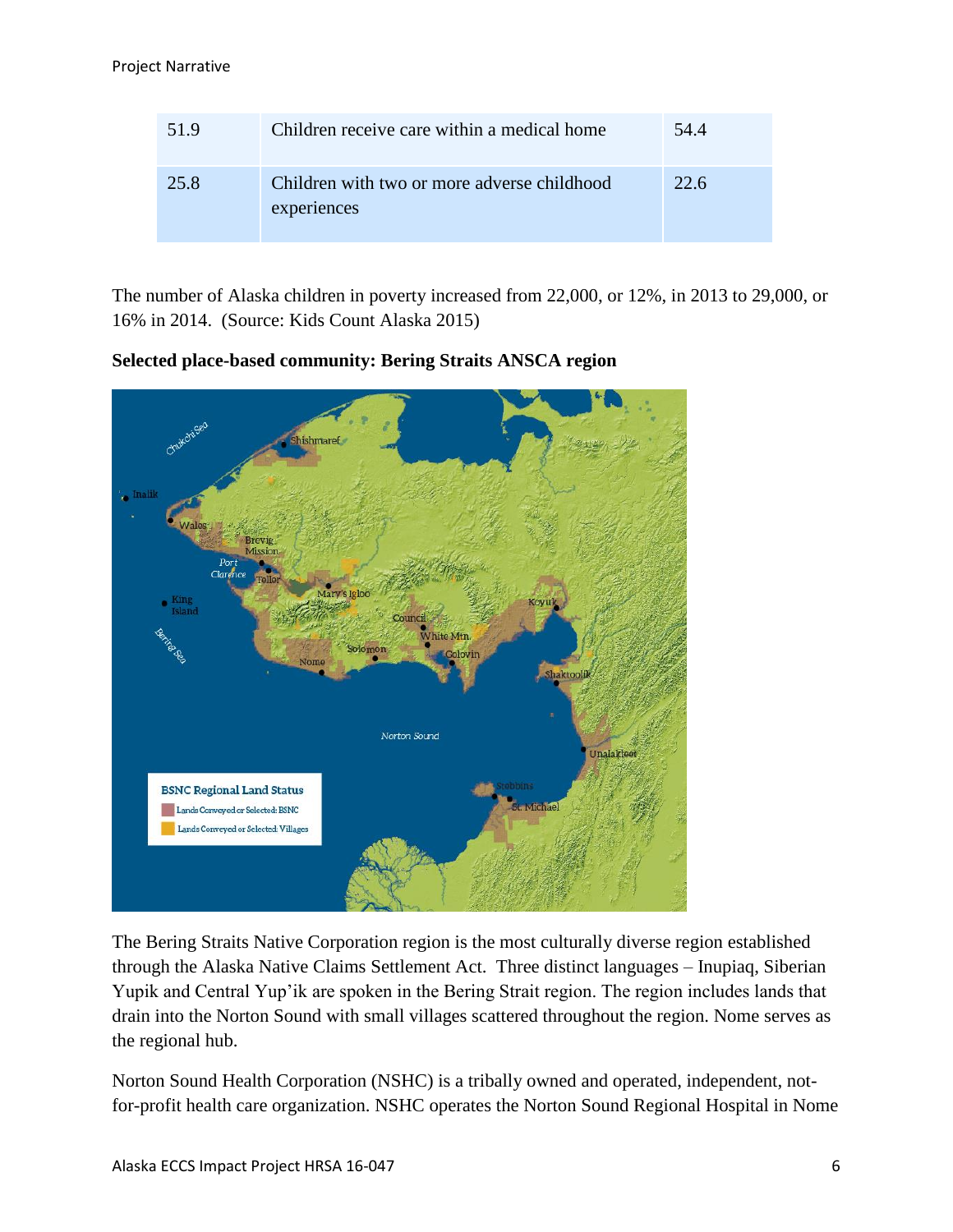and clinics in the 15 villages within the Bering Strait region. NSHC operates under a Board of Directors that includes consumers and care providers from Nome and all fifteen villages. NSHC provides comprehensive primary health care services including hospital services, primary care, behavioral health, WIC, pre-maternal home, maternal and child health, services for consumers with developmental disabilities, and village-based Community Health Aide (CHA) and behavioral health counseling services in a service area that covers about 23,088 square miles. NSHC partners with Kawerak, the regional non-profit corporation that provides social services in the region including Head Start, Early Head Start, the Child Advocacy Center, and Children and Family Services.

The service delivery region is the size of West Virginia, with one city and 15 villages, ranging in size from 115 to 688 people, with no roads connecting any of the communities to one another. English is the first language of most residents with the exception of the elders who speak traditional languages. Younger people most often serve as translators for their elders. Services are delivered by distance venue, such as phone or internet, and by health service workers traveling to the villages where the majority of the people needing services live. In addition, the pre-maternal home, a dormitory style home in Nome, where pregnant women from the villages come at 36 weeks gestation to wait for delivery, serves as a venue for delivery of services for both Nome and village residents.

Case management services for pregnant women and families with young children in the region include: risk assessment, coordination services, home visits, health education, and counseling and guidance. During enrollment intake, staff screen all clients for pregnancy status, depression, alcohol, tobacco and other substance use, intimate partner violence, and need for access to comprehensive medical and behavioral health care from the medical home NSHC. The Healthy Start program that helps to support these efforts ends June 2016. NSHC has committed to developing a comprehensive coordinated system for young children and their families to sustain the good work of the Healthy Start program to transition to a sustainable business model that improves children's developmental health and family wellness.

The Healthy Start 2011 Needs Assessment noted the following health disparity indicators for the region NSHC serves:

- Tobacco use during pregnancy is highest in this region compared to all other state regions.
- The teen birth rate is nearly three times the statewide rate.
- Alaska Native women, especially those living in this region of the state, are more likely to have babies that die before their first birthdays, are born preterm, or are born with Fetal Alcohol Spectrum Disorder (FASD) or a major birth defect.
- 10% of new mothers in the region experienced intimate partner violence. The statewide average was 6%.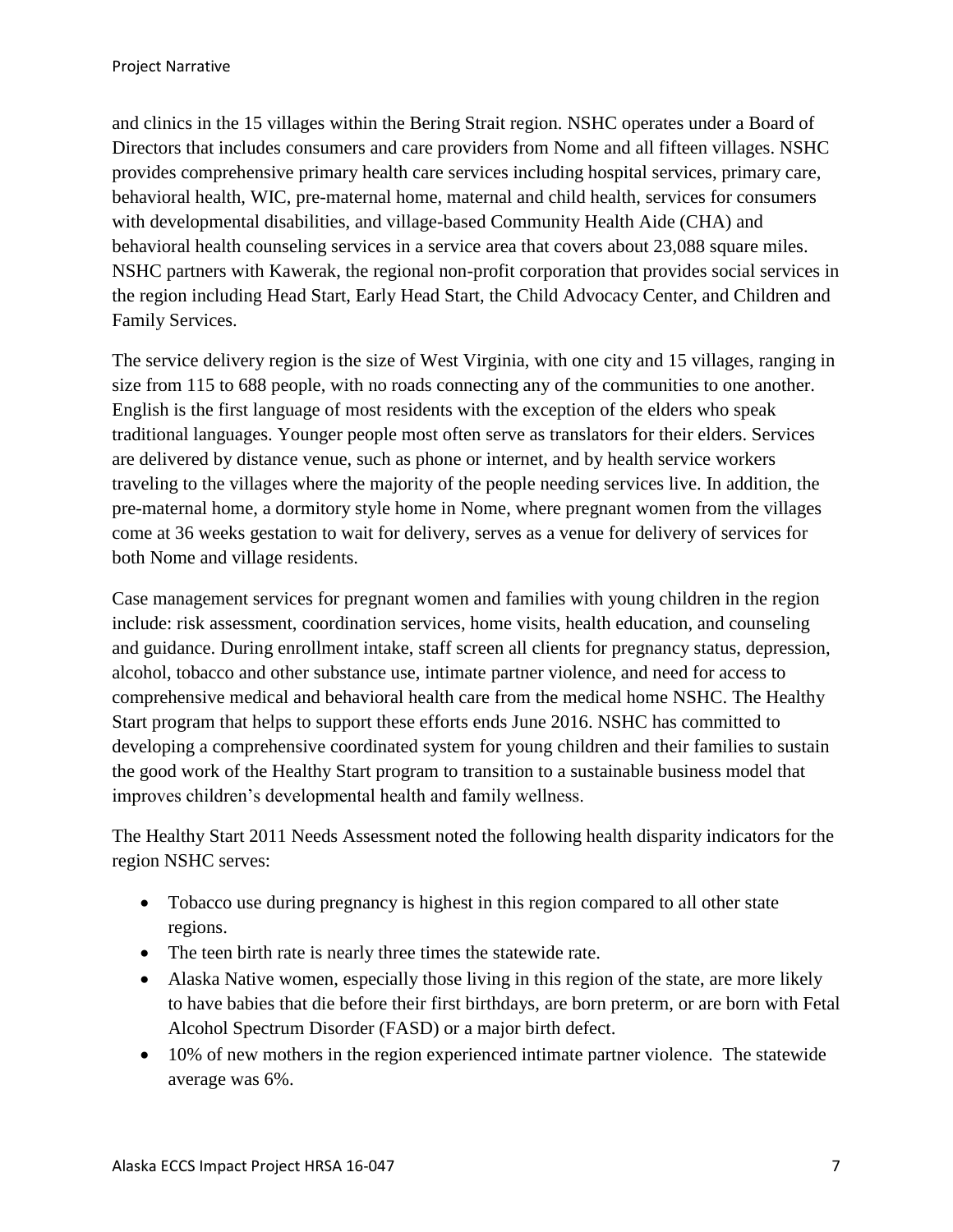- Twice as many Alaska Native infants in this region had mothers who reported maternal drinking compared to white infants (6.2% and 3.5% respectively).
- The rate of at least one type of potential maltreatment injury among children 0 14 years of age during 2007 - 2008 was 72.3 cases per 1,000 children. This was almost 20% above the statewide rate of 61.2.



#### **Selected place-based community: Koniag ANSCA region**

Kodiak Island is in the western part of the Alaska Peninsula in the Gulf of Alaska and Shelikof Strait. At 3,588 square miles, Kodiak Island is the second largest island in the United States. The city of Kodiak is 250 air miles southwest of Anchorage and is the seventh largest city in the state. Total islandwide population including the six villages of Port Lions, Ouzinkie, Larsen Bay, Karluk, Old Harbor and Akhiok is nearly 14,000 with approximately 11,000 of those residents living in and around the city of Kodiak and its road system.

The Kodiak Area Native Association (KANA) serves the Koniag Region of Alaska including Kodiak Island. The federally recognized tribes who live within the Koniag region include the Native Village of Akhiok, the Native Village of Karluk, the Native Village of Larsen Bay, the Village of Old Harbor, the Native Village of Ouzinke, and the Native Village of Port Lions. Alutiiq is the predominant tribal culture. Kodiak is a tribal Maternal Infant and Early Childhood Home Visiting (MIECHV) site.

Each community served by KANA has factors that limit the ability to supply a full array of services. One barrier to service delivery is the challenge to provide housing to health care staff. Traveling to communities is also difficult because the only way to travel to the villages on the island is by boat or plane, and the weather often interferes with transportation. According to the KANA tribal home visiting program profile, community risk factors include lack of access to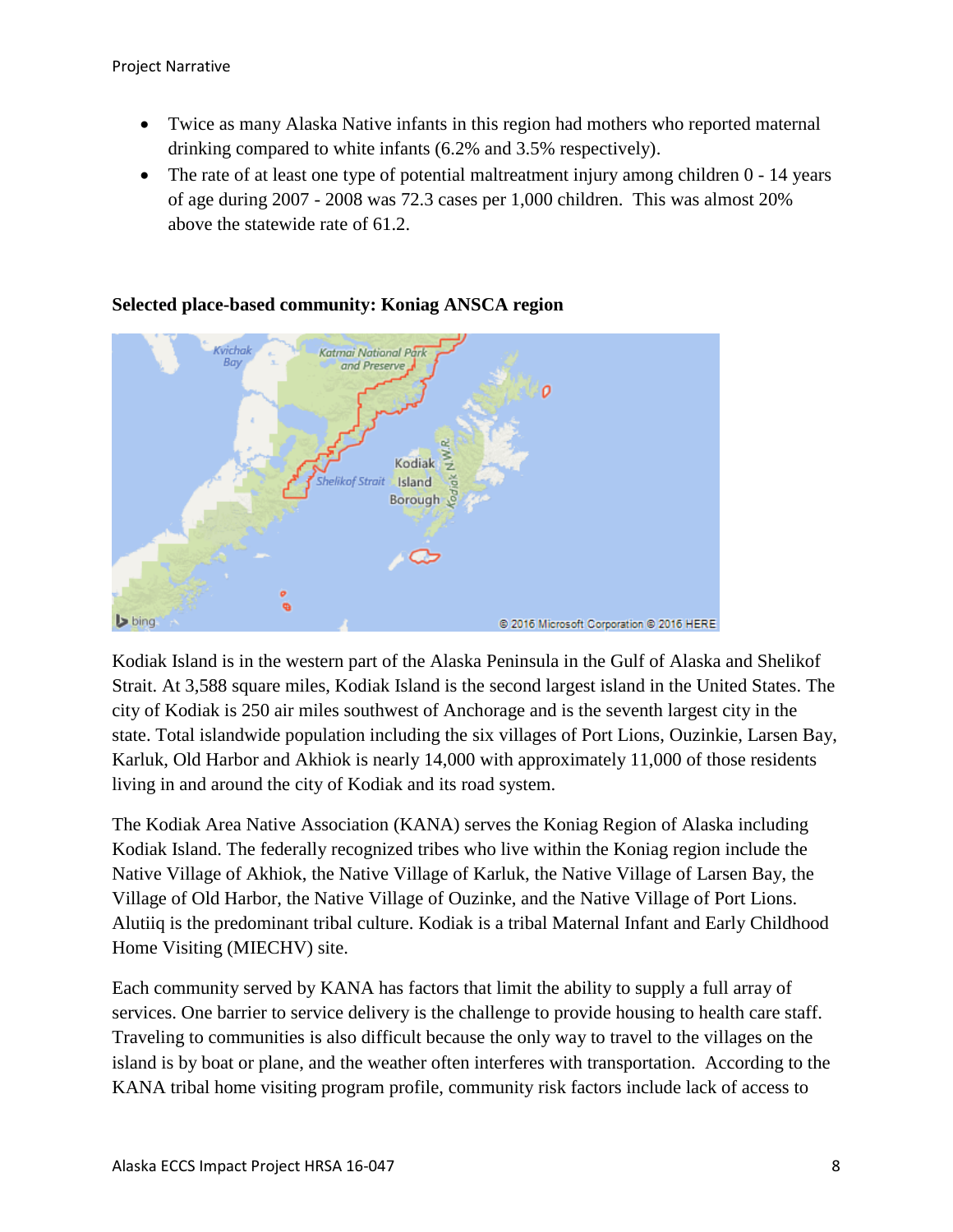high quality childcare programs, lack of parent training and resources, and lack of child abuse prevention strategies across projects. In the provision of integrated behavioral health and substance abuse services there are issues of client apathy and ambivalence to change.

KANA is committed to work with the Kodiak Early Childhood Coalition that includes early childhood educators, organizations and providers in the community to support the efforts of ECCS Impact. The Kodiak Area Needs Assessment identified education on the value of preventive care as an initiative to improve the health care system in Kodiak, and indicated that there was a lack of education about the importance of screening. Coordination of care was brought up as a need in the community during the stakeholder interviews. Collaboration among providers was determined to be vital to maintaining the health of the community. According to the Kodiak Community Needs Assessment from 2013:

- 26% of respondents did not have an annual exam or physical for preventive purposes within the last year.
- 9% of respondents utilized the emergency room for their main source of health care.
- Substance abuse and treatment was indicated as a major need in the community. 28% of respondents identified that they were binge drinking in the prior thirty days.
- 26% of respondents were not able to receive needed mental health services.
- 28% of residents are uninsured, and 25% said they did not receive needed health care during the last year.

### **Selected place-based community: Matanuska-Susitna Borough**



Source: Alaska Department of Labor And Workforce Development, Research and Analysis and US Census Bureau, 2000 Trgerline files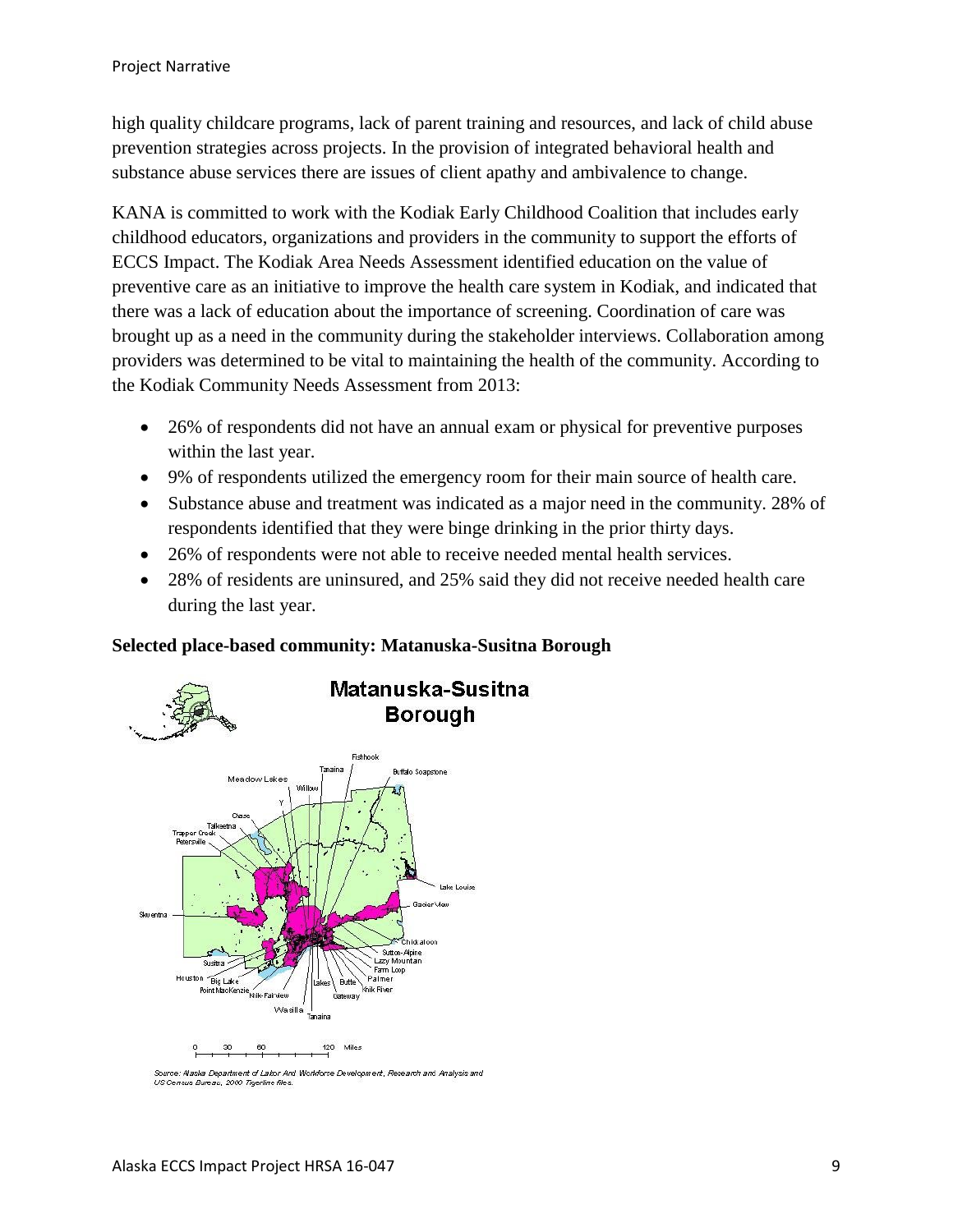The Matanuska-Susitna Borough (Mat-Su) is an organized borough covering an area of 25,260 square miles. The Mat-Su population has been the fastest growing population in the state of Alaska for the last twenty years. In 2012, the Matanuska-Susitna Borough began a process to assess and understand the health needs of the Mat-Su population. During 2013, the community engaged in a series of engagement meetings to interpret the results from the Community Health Needs Assessment. Through that process, community participants ranked substance abuse and mental health issues as the priority health issue and the top priority goal was to "ensure children grow up safe and healthy". In 2014, a group of influential champions in the fields of child protection, early childhood education, behavioral health, primary care, tribal health, infant learning, and education began to learn about and implement the Collective Impact framework to bring together individuals to work collectively to improve the lives of children and families in Mat-Su. The Mat-Su Borough is a Maternal, Infant and Early Childhood Home Visiting (MIECHV) site.

Children and families are currently not getting the counseling and other services that they need. There are long waiting lists, especially for children, and lack of money and transportation prevent many people from getting services.

- In 2012, Mat-Su had over 1,625 protective service reports of child maltreatment and 420 substantiated allegations.
- 9.9% of families in Mat-Su are living in poverty.
- The Mat-Su has a suicide death rate that is twice as high as the U.S. rate.
- The 2009 ratio of population to primary care physicians was 1293:1.
- 20.6% of Mat-Su Middle School children considered suicide in the past year (2011).

**Describe the Process by which communities were selected:** In the process of selecting communities, we identified two Maternal, Infant and Early Childhood Home Visiting (MIECHV) sites: Kodiak and Mat-Su. Norton Sound was identified as a potential place-based community because of ongoing efforts to sustain the work being done through the Healthy Start grant, scheduled to end in 2016. Both Kodiak and Norton Sound have demonstrated capacity within their regional tribal health systems to integrate early childhood services horizontally and vertically within their service array. Norton Sound region is currently engaged in a Strengthening Families effort across several villages in the region. Mat-Su has a Collective Impact process and a backbone agency in place. Once the communities were identified, the ECCS coordinator conducted a process of sharing HRSA funding opportunity materials and then engaging potential communities in individual and group teleconferences. As a result, the community of Mat-Su committed to participate in the ECCS Impact project to build upon their ongoing Collective Impact efforts; Norton Sound decided to transition to a sustainable model of Early Childhood Services using this funding opportunity; and, Kodiak elected to use this opportunity to build on their ongoing efforts with the Kodiak Early Childhood Coalition.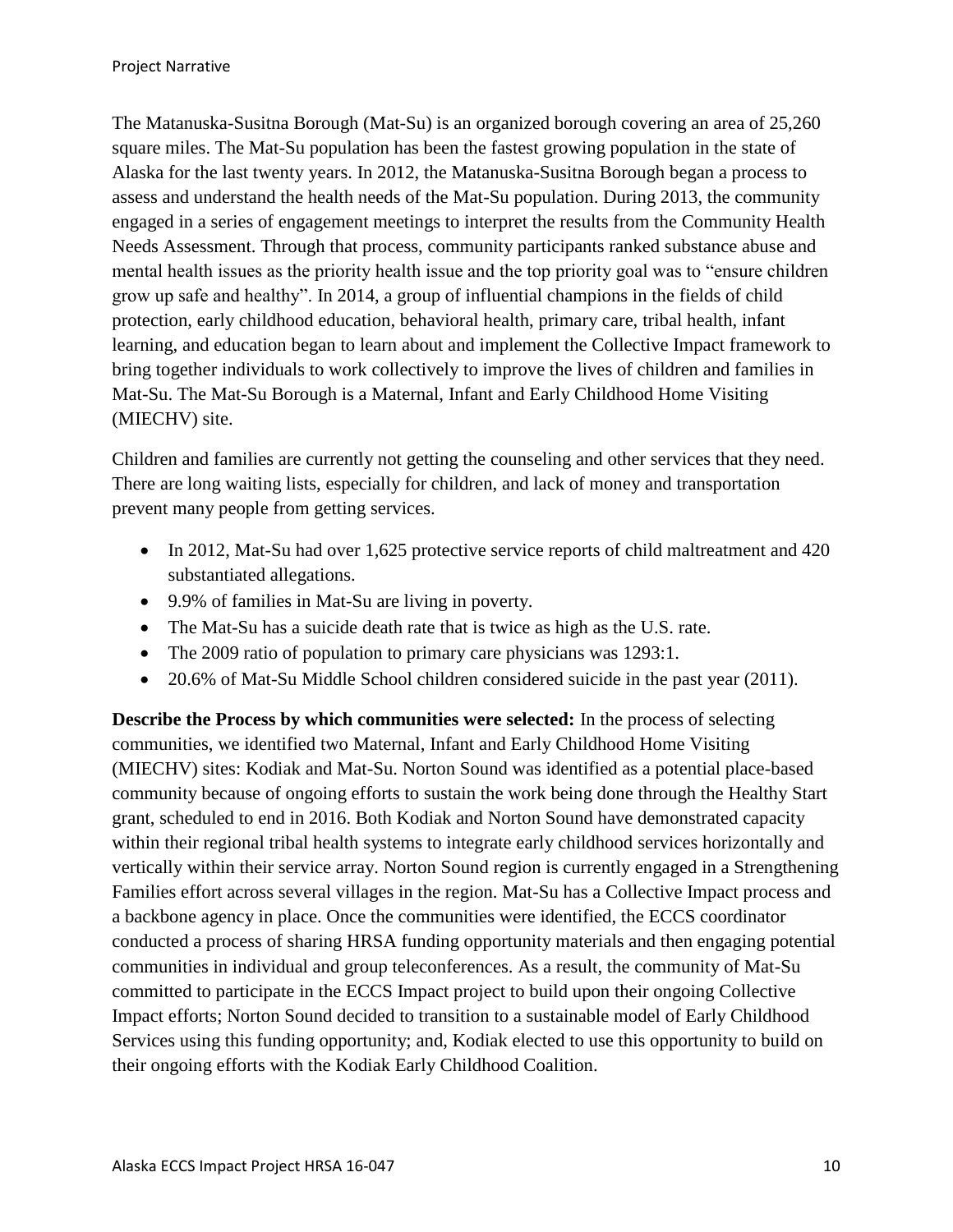**Describe level and extent of commitment to which communities receiving MIECHV have agreed to participate:** Each of the selected communities has agreed to participate in the CoIIN and Collective Impact processes in the attached letters of agreement. The Kodiak Area Native Association has committed to working through leadership to support the Continuous Quality Improvement efforts of this grant opportunity. Kodiak has expressed a particular interest in developing policy around shared plans of care across domains in order to improve the currently fragmented services delivery. Kodiak anticipates the opportunity to use this as a chance to develop a Primary Care Case Management model. Norton Sound identified the Help Me Grow and Strengthening Families activities as strategies in which Norton Sound has a high level of interest. Norton Sound has committed to the collective impact process. Mat-Su has two goals: The primary prevention goal focuses on increasing family resilience for all Mat-Su families; the objectives for this goal are structured around the Strengthening Families protective factors. The secondary and tertiary prevention goal focuses on preventing at risk families from experiencing child maltreatment and reducing the number of Mat-Su youth who experience re-victimization.

No Promise Zone or Rural IMPACT communities are involved in this project because none exist in Alaska**.** 

**Describe current status and gaps in state and community policy development:** Underfunding from Indian Health Service creates motivation to seek long term sustainable health care delivery models that decrease the level of chronic conditions and improve systems delivery for the beneficiaries of the Alaska Tribal Health System. Medicaid reform is addressing barriers to access to care in the state and the Primary Care Case Management model has been identified as an initiative that the Alaska legislature supports. The desire for Office of Children's Services involved families to receive preventive care, family support and differentiated response depending on level of need, create an opportunity for positive policy development to grow from this project.

Through guidance and technical support with the CoIIN, selected communities and the state will employ a systemic process assessing the needs of 0-3 year olds in the target community and evaluate strategies for system integration and improvement.

### <span id="page-11-0"></span>**METHODOLOGY**

**Overview of the Project:** Each community will self-select leadership teams that will include a representative from the community's official governing body, a representative from the family engagement sector that will liaise with the Strengthening Family outreach, representatives from the community health care system and the mental health sector, and Early Education. Along with the Early Childhood Comprehensive Systems Manager, through guidance and technical support from HRSA, community teams will use a CoIIN national technical assistance center and a crossstate learning community to enhance and integrate Early Childhood services and improve childhood developmental health through collaborative partnerships across agencies,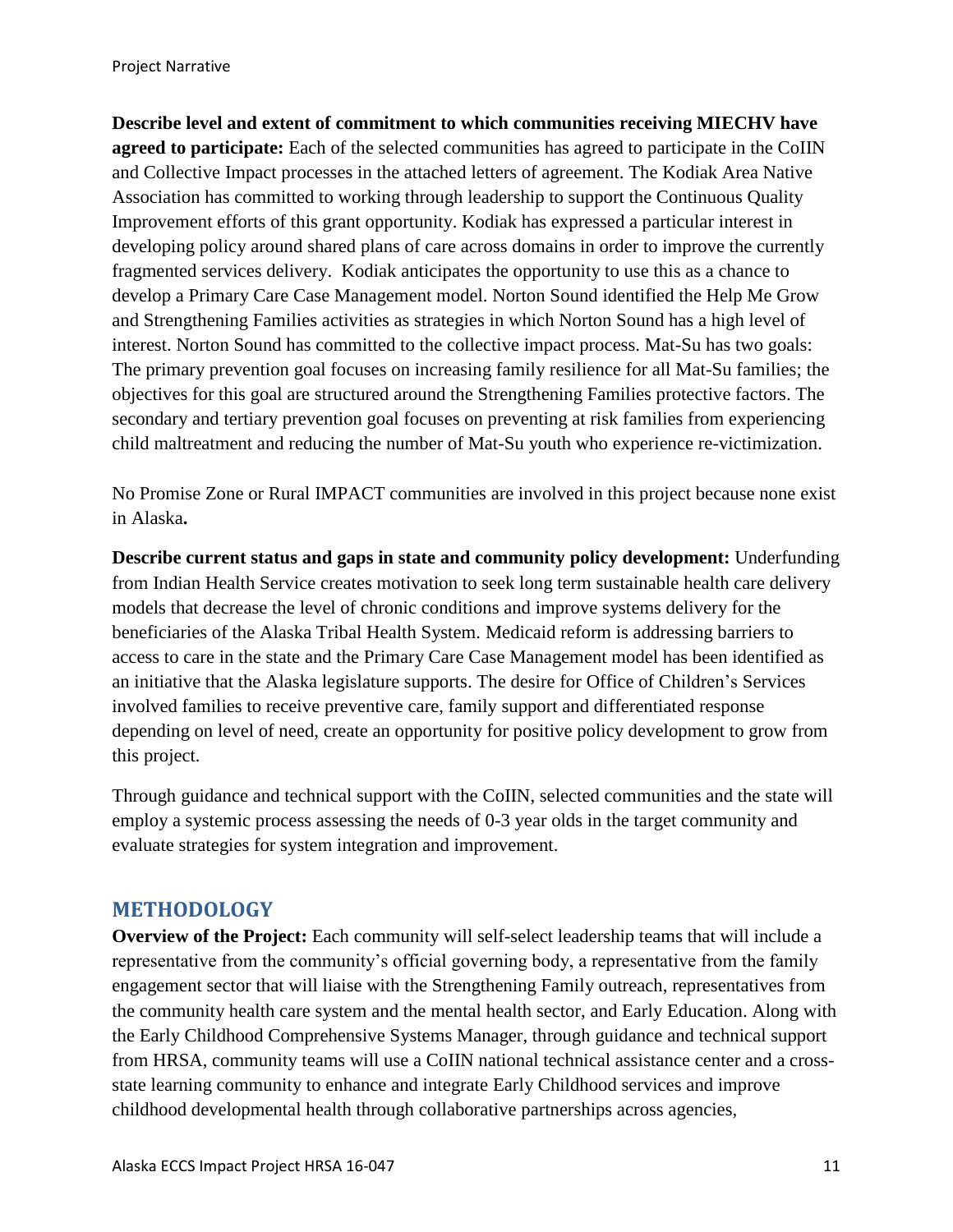organizations and programs at the community, regional and state levels. Each community will build on existing networks to form and participate in a CoIIN to gain knowledge of CQI and the CoIIN process, including attending the annual in-person and periodic activities of the CoIIN learning collaborative. Using the resources gained through the CoIIN and the existing Collective Impact structures already in place, the communities will develop and implement a twogeneration approach to improve children's developmental health in their communities. This process will include conducting a Strength Weaknesses Opportunities Threats (SWOT) assessment to identify gaps and barriers, adopting ECCS Impact's aim and developing Specific Measurable Achievable Results-focused and Time-bound (SMART) goals for the two-generation approach. This will be summarized in a community-approved plan that will form the basis of the Plan, Do, Study, Act reports that will be submitted monthly along with key data and progress reports. The community groups will participate in peer-to-peer mentoring and explore innovative approaches to achieving the aim of the project. Each community will hire an Early Childhood Services CQI Coordinator to assist existing networks in achieving the aim of this project.

We anticipate that care coordination and management will be a central focus of the communitylevel approaches in order to connect families to diagnostic services and specialized pediatric care coordination to improve children's health and developmental trajectory and achieve the aim of this project. This project will contract with and leverage Help Me Grow® to provide single points of entry for referrals and services, and provide technical assistance to advance the integrated and family centered Primary Care Case Management model, which is emerging as a top priority for Alaska's Medicaid expansion and reform efforts. The Help Me Grow® model includes the HRSA Systems Integration work with pediatric practices and community health centers.

This project will build upon Alaska's existing and ongoing Early Childhood Comprehensive Systems Project (ECCSP) efforts and partnerships across sectors, including health care, maternal child public health initiatives, and education, leveraging the Strengthening Families approach for the purpose of family engagement. Communities will utilize Collective Impact to develop sustainable networks to serve as pilots for health care reform and innovation by demonstrating the efficacy of the primary care and preventive care initiatives. Policy will be developed to share plans of care across health care and educational domains to enhance services for young children. Technical assistance and CQI will facilitate the use of Medicaid funding, Early Periodic Screening Diagnostic and Treatment provisions and other associated Affordable Care Act Provisions such as Essential Health Benefits, and Mental Health Parity, to ensure that all medically necessary services and appropriate family supports are accessible to eligible children. By meeting the medical needs of Medicaid eligible children we anticipate an overall improvement in children's developmental health in the community.

In order to support the community-level work, the ECCS Impact Program manager will work closely with the statewide Advisory Team and other key systems leaders to identify and agree to the early childhood data system. Alaska has the existing Pregnancy Risk Assessment Monitoring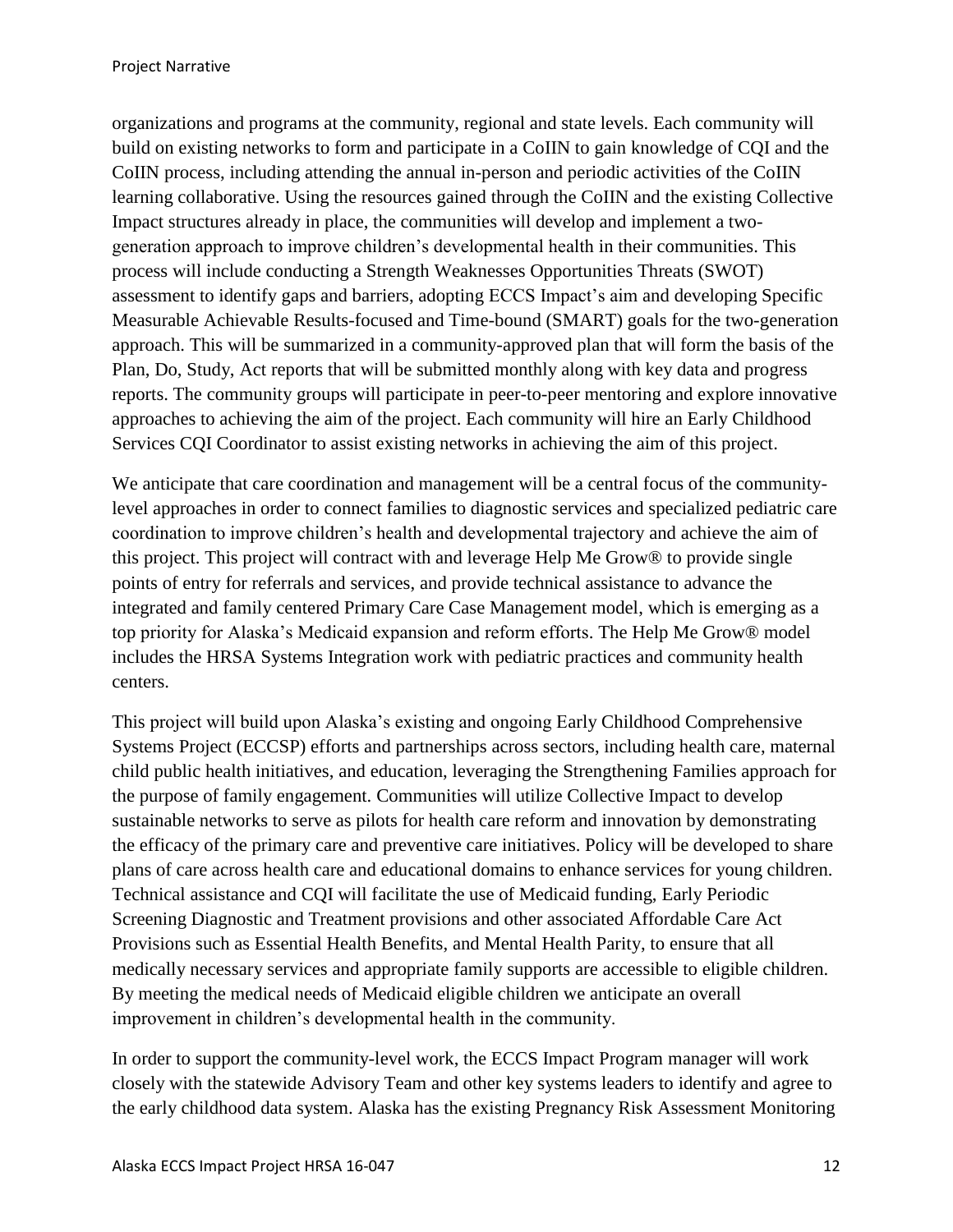System (PRAMS) and Childhood Understanding Behaviors Survey (CUBS) data systems, which provide state specific data on maternal behaviors and the follow up survey three years later to all mothers who completed PRAMS and are still living in Alaska. Alaska is fortunate to have these two robust data surveillance systems supported by the Title V Maternal Child Health (MCH) agency with over 20 years of data. Alaska's CUBS surveillance system is one of only a few surveillance systems that exist in the United States and collects data on physical, developmental and mental health milestones, the use of health care delivery systems and common child rearing practices of toddlers. Adverse Childhood Experiences (ACES) data is tracked through the Alaska Behavioral Risk Factor Surveillance System (BRFSS) which gathers information about Alaska adults to improve our understanding of health habits and measure progress towards health objectives. In addition, Help Me Grow will provide community level data tracking and reporting. The ECCS Impact Program manager will also grow and develop state-level leadership by collaborating with other initiatives such as the Alaska Resilience Initiative, led by the Alaska Children's Trust, and will participate in CoIIN virtual sessions and attend the annual in-person learning collaborative. In state technical assistance and support will also be available through linkage and work with the Title V MCH agency CoIIN network and statewide steering committee. The ECCS Impact Program manager will work with partners to develop and implement the programmatic and financial sustainability plan by identifying and implementing policy recommendations, and providing support and technical assistance to align services with billing and funding sources, such as those made available through Medicaid reform and expansion.

Alaska proposes to adopt the Collective Impact approach and participate in a CoIIN, in Alaska's selected communities, to gain knowledge of Continuous Quality Improvement and the CoIIN methodology, and implement a two generation approach to improve children's developmental health and family wellness. This funding opportunity will support Alaska to build a learning network where systems, communities and organizations engage in local-level networks to improve the communities  $0 - 3$  year old children's' developmental health 25% from baseline. These efforts will align with other ongoing statewide efforts to reduce the impact of Adverse Childhood Experiences (ACEs) by embedding Strengthening Families protective factors, and link families to needed resources by leveraging Help Me Grow ®. Funding from this federal grant for a full time Early Childhood Services CQI Coordinator for each participating community, will help provide local technical assistance for family centered early childhood services and CQI. The Early Childhood Services CQI Coordinator will work with the community and the CoIIN in developing a core set of indicators, identify gaps and barriers, test innovative Early Childhood systems change ideas, develop strategies and adopt new policies.

#### <span id="page-13-0"></span>**Goals, Objectives and Methods to Meet Stated Needs**

**(see WORK PLAN for detail on methods and LOGIC MODEL for program design)**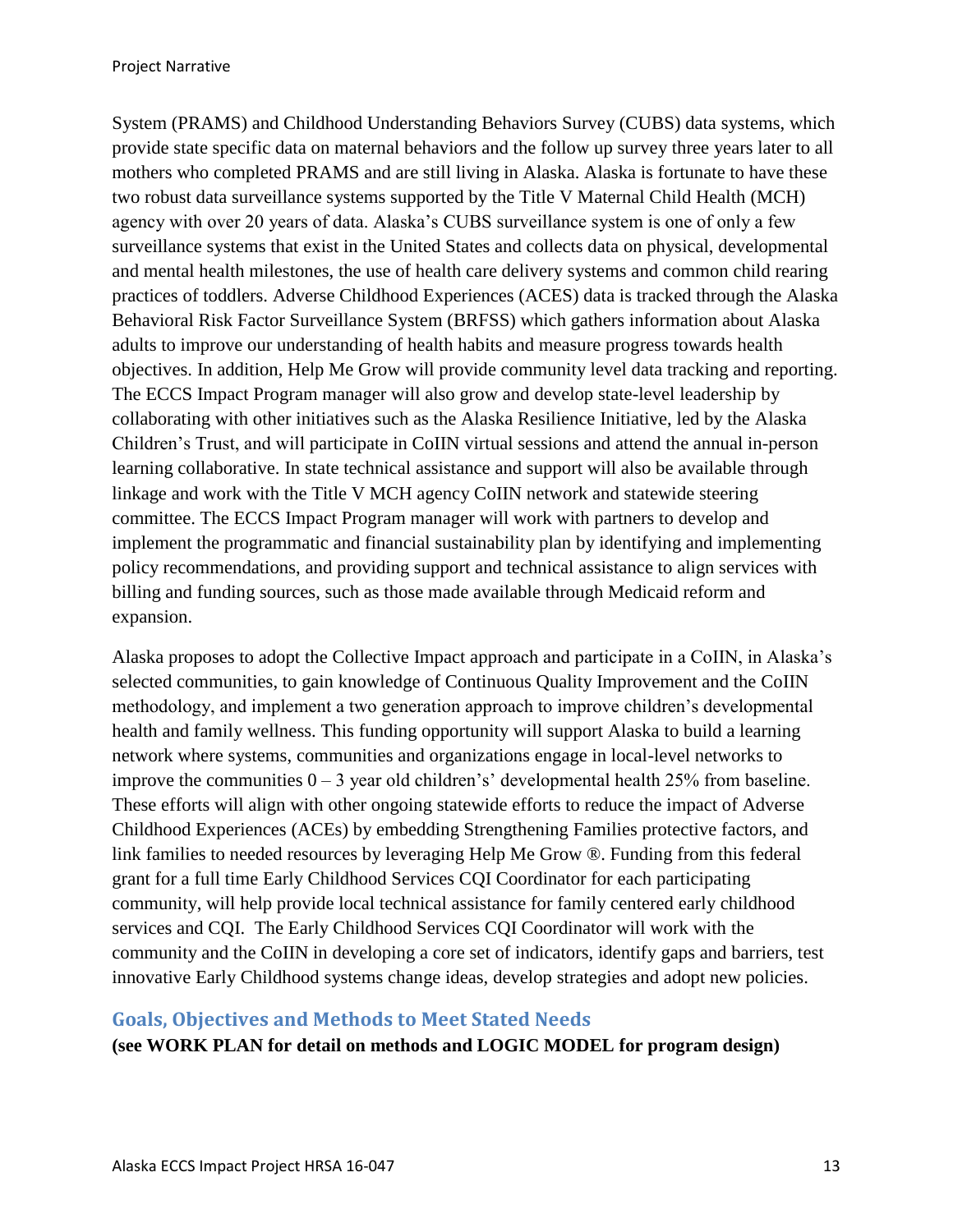### **Overall Aim: 25% increase from baseline in age appropriate developmental skills among community's 3-year olds.**

### **Goal 1: Strengthen community-level and statewide networks to advance coordination and integration of systems towards improving children's developmental health and family wellbeing.**

Program coordination and communication will build on existing relationships and complement ongoing initiatives related to interventions and policies that improve systems and practices that affect young children and their families. In Alaska, historical trauma is a major issue and trauma informed care must be integrated into any service model that works with Alaska Native Families. The ECS-CQI Coordinator will work closely with Help Me Grow® to connect children with needed services and supports and develop a differentiated response depending on the child or family's level of need, inclusive of impacts of trauma.

Alaska initiatives that this project will leverage include:

- Strengthening Families is a family engagement effort to build strong families using evidence based protective factors including: social connections, knowledge of parenting and child development, concrete supports, parental resilience and children's social and emotional development.
- Help Me Grow  $\circledR$  is a comprehensive coordinated, place-based system of early identification and referral for children at risk for developmental or behavioral problems that provides efficient and effective linkage to existing community based programs and resources through centralized information and referral centers.
- State of Alaska Medicaid Reform proposes to implement a Primary Care Case Management System to increase Medicaid enrollee's use of primary and preventive care by incorporating a care coordination services and a performance and quality rating system.
- The Community of Hope Project is an effort to pilot a multi-sector tribal, community, and state prevention plan to address negative child welfare trends in Alaska Native communities.
- Mobilizing Action for Resilient Communities (MARC) is an initiative to advance the dialogues in Alaska on Adverse Childhood Experiences (ACEs), toxic stress in childhood, and how communities can prevent ACEs and build resilience.
- Early Childhood Mental Health Learning Network provides training to a cross-section of providers about human development and the impact of ACEs and the mitigation of toxic stress.
- Pediatric Medical Home Project (D70)- a Title V MCH agency federal award, Alaska Patient Centered Medical Home Initiative (PCMH-I) and Alaska Center for Pediatrics Patient Centered Medical Home and pediatric care coordination offers technical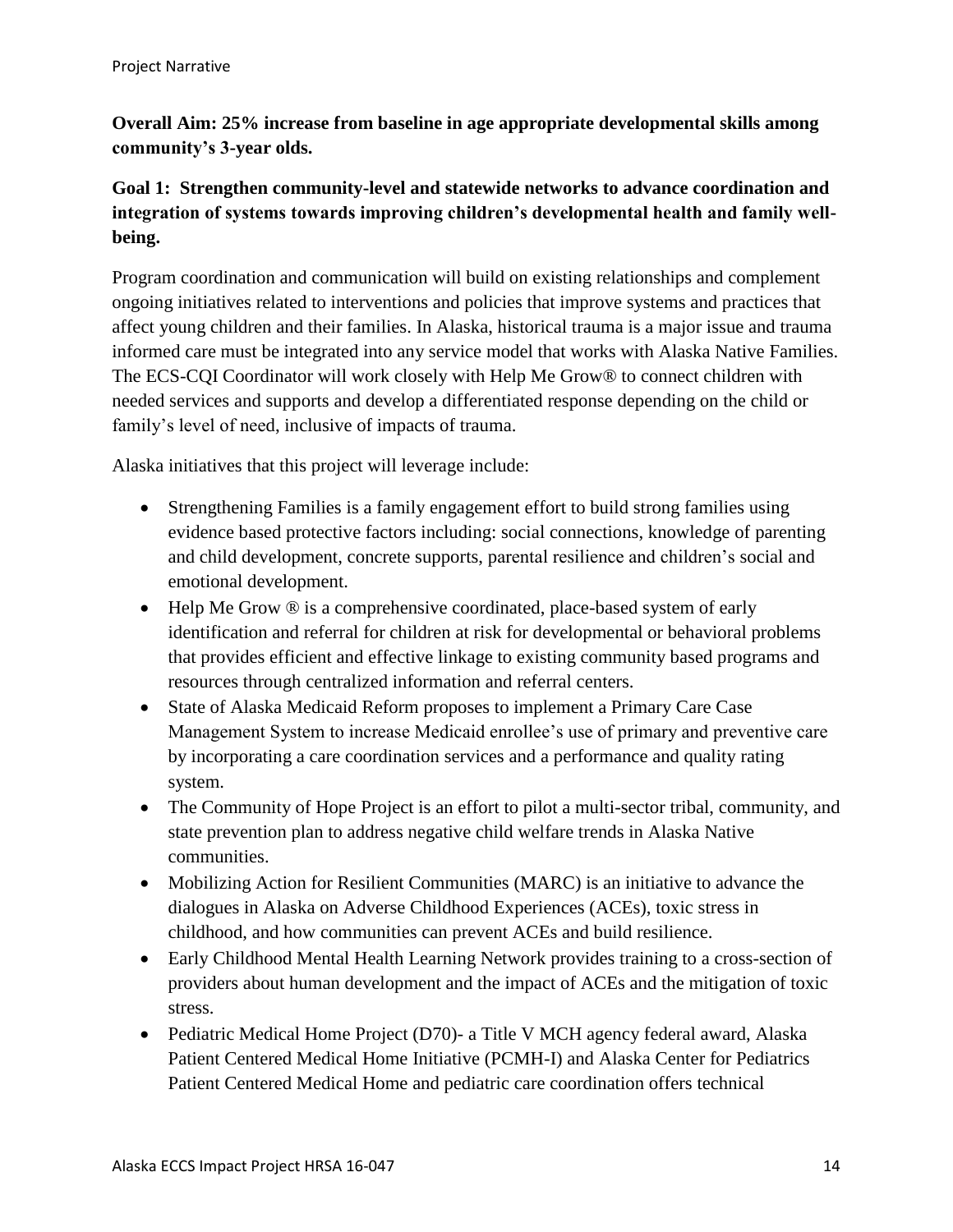assistance to provide services to young children who are eligible for brief behavioral services through mini-grants funded by the State of Alaska.

All Alaska Pediatric Partnership's "First Thousand Days" Campaign.

Existing partners in ongoing ECCS efforts include:

- Alaska Early Childhood Coordinating Council (AECCC) promotes positive development, improved health outcomes, and school readiness for children by creating a culturally responsive, comprehensive and accessible service delivery system. **The AECCC will act as an Advisory Council** and members include: Commissioner Department Health and Social Services, Commissioner Department of Education and Early Development, Special Staff Assistant Governor's Office, Early Childhood Systems Project Manager, Head Start Collaboration Director, Child Care Program Officer, Part C/Early Intervention Director, Title V MCH agency representation, EPSDT Coordinator, Mental Health Provider, Alaska Native Health Provider, Best Beginnings, Alaska Head Start Association, Alaska School Boards.
- Alaska Children's Trust strives to ensure that all Alaskan children grow up in a family and community that provide them with all the tools and resources necessary to make their dreams come true by generating funds and committing resources to eliminate child abuse and neglect.
- All Alaska Pediatric Partnership is a statewide non-profit think tank comprised of members that include Department of Health and Social Services, hospitals from across the state, Tribal health care system representatives and agencies caring for children who are currently actively working to advance pediatric medical homes, reduce child abuse and neglect, promote developmental screening and on time immunizations and improving systems of care for children in Alaska.
- Infant Learning Program partners with families to support healthy development of infants and toddlers.
- Head Start providing services to children and families with a focus on school readiness.
- State of Alaska Medicaid including Tribal Health, CHIPRA, Early Periodic Screening Diagnosis and Treatment, Division of Behavioral Health, and Medicaid Reform.
- State of Alaska Division of Public Health Title V and Children and Youth with Special Health Care needs is the state's primary agency responsible for the implementation of all services, data collection and implementation of programs developed based on the national and state performance measures and outlined in Title V of the Social Security Administration Act.
- Governor's Council on Disabilities and Special Education serves as the State Council on Developmental Disabilities.

*Objective 1A: Establish community teams. Strengthen leadership and expertise in continuous quality improvement (CQI) and support innovation among a cohort of recipients representing*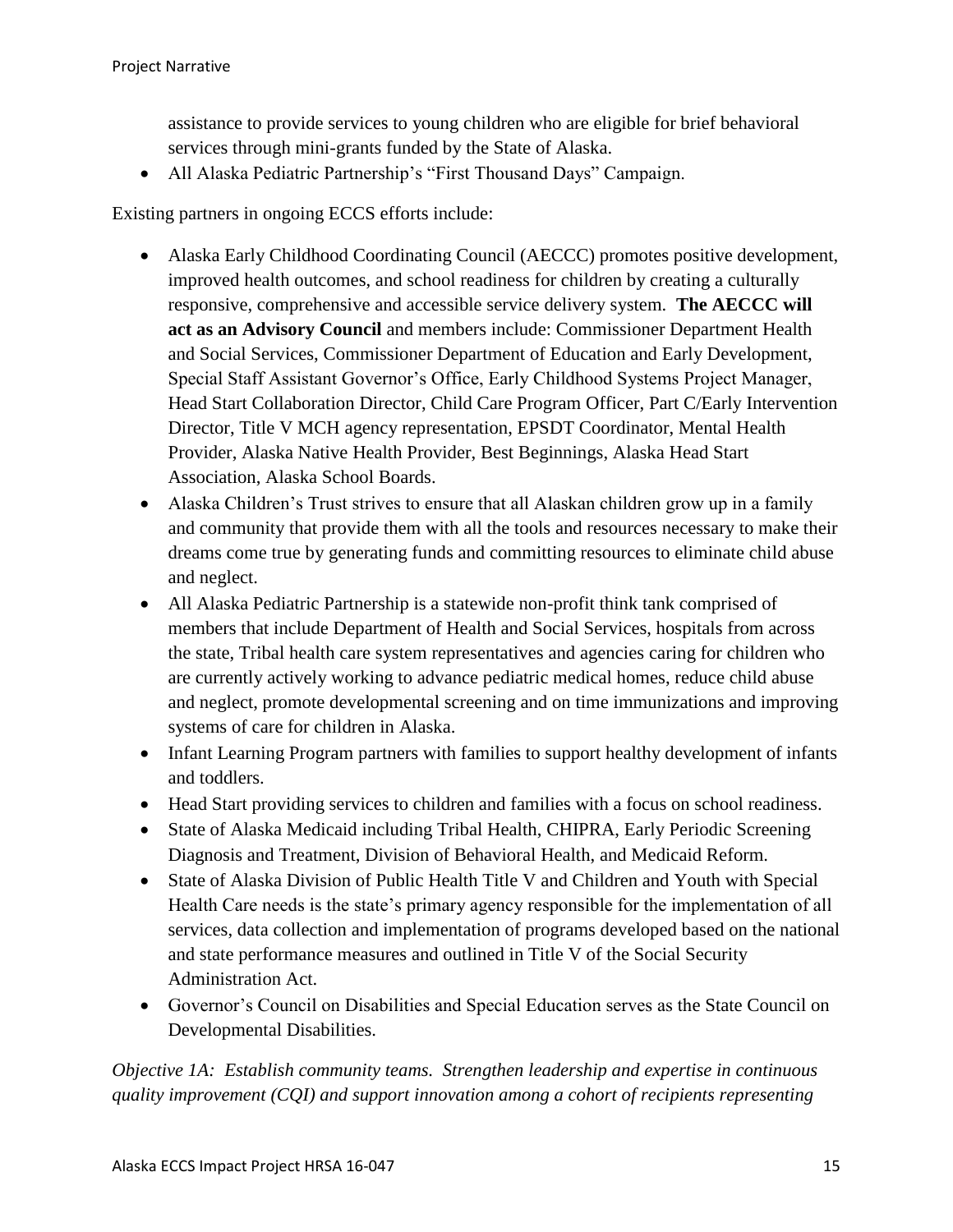### *the state and the selected communities. Train and sustain community and state-level groups with the Collective Impact model.*

Continuous communication and peer to peer mentoring will be assured through integrating Early Childhood System Impact efforts with existing and ongoing initiatives, focusing on systems and partners who can implement changes through their circle of influence. Community teams will be established to create a movement for change. The Alaska Early Childhood Comprehensive Systems Project will continue to work with and across multiple systems to support young children and families though specific targeted activities, as well as leadership and ad hoc advisory groups. The Alaska Early Childhood Coordinating Council (AECCC) will function as an advisory council. Representatives from the community leadership will convene and develop an implementation plan. Each community will engage with an inclusive cohort of Early Childhood Systems stakeholders and families to focus on planning and strategies using information delivered through the ECS-CQI Coordinator from the CoIIN. Community leaders and the ECS-CQI Coordinator will participate in and attend CoIIN meetings, and then convene partners and stakeholders as part of an ongoing feedback loop. The Early Childhood Comprehensive Systems Project Manager in collaboration with the community leadership team will act as advocate, convener, and catalyst. As advocates, the team will actively influence stakeholders at the community and state level to influence practices and policy. As a convener the team will foster relationships that connect with the learning community. As a catalyst, the team will disseminate the innovation strategies that come from participation in the CoIIN.

Program and service models serving Alaska Native communities must recognize the importance of the extended family including aunts, uncles and grandparents and the significant role that elders and other community members play within indigenous versus western cultures. Oral tradition as an organizing framework and collective narratives will be a primary focus in communication plans and are a natural fit for the Collective Impact process. The selected placebased communities have ongoing efforts including Strengthening Families in the Norton Sound Region, Collective Impact in the Mat-Su, and cultural heritage in early education including an Alutiiq language immersion pre-school in Kodiak.

*Objective 1B: Conduct environmental scans to develop two-generation approaches to integrate early childhood services. Develop two-generation approaches to integrate early childhood services and draft implementation plan, working with state-level Advisory Council (Alaska Early Childhood Coordinating Council (AECCC), community-level CoIIN teams and local ECS-CQI Coordinators. Engage and strengthen families to better manage challenges and strengthen the community to better support children and families. The funding of Strengthening Families will increase access to community activities and gatherings that bring people together.*

Strengthening Families efforts will engage with families in selected communities. Communities will create a movement for change that sparks conversations, changes values, and seeds systemic change. Fundamental to this process is that every family is treated with dignity and respect, and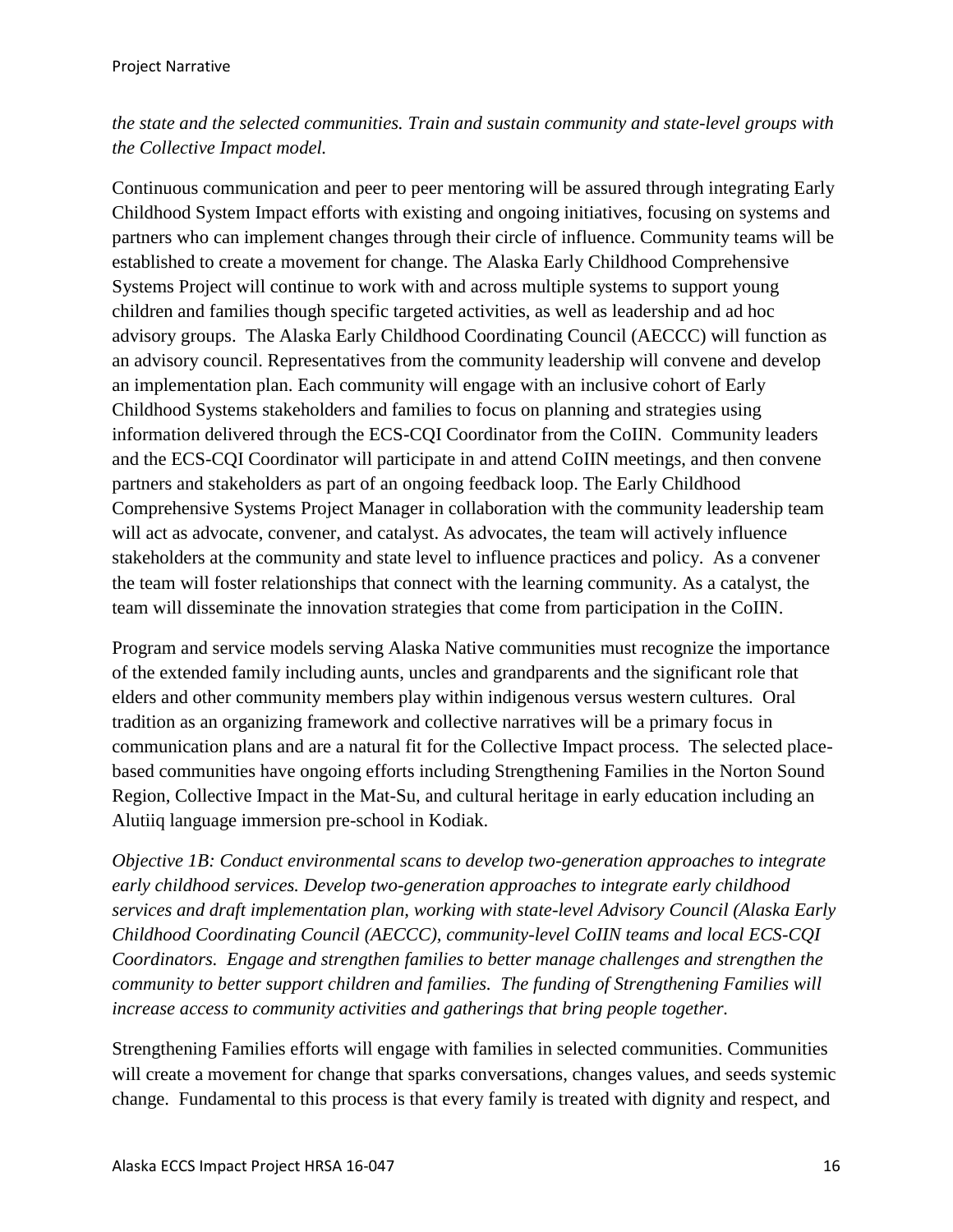with consideration to their family and cultural values. The forums for this will include meetings at community, regional, and state levels (Alaska does not have "counties"). Mutually-reinforcing activities to "move the needle" on early childhood development will begin with a mapping and survey process to identify community and statewide programs for Early Childhood services**.**  Information will be compiled from private, public and tribal health systems and early education to map a system of care. The system of care mapping will be shared and used as a guiding document in ECCS Impact efforts. A Strength Weakness Opportunity and Threat (SWOT) analysis will be conducted. Gaps and barriers for service delivery will be identified and the Collective Impact group will develop Specific Measurable Achievable Result-focused and Timebound (SMART) goals for a two generation approach. Policy development will target crosssector collaboration to include shared Plans of Care across health and early education domains.

#### *Objective 1C: Launch CQI process with Plan, Do, Study, Act for ECCS model.*

The Early Childhood Services CQI (ECS-CQI) Coordinator in each place-based community will be one full time staff to support the community leadership, and will serve as one functional liaison and conduit for feedback between the service delivery entities and the Continuous Quality Improvement team in each selected community. By functioning in part in the service sector, and also in part in the CQI process, the ECS-CQI Coordinator will inform the Early Childhood Systems Impact efforts both horizontally and vertically. This staff will be responsible for communication and outreach both at the family level and the community level, which then feeds into the system level. As a result of this on-the-ground feedback, local barriers to comprehensive service delivery will be identified, and innovative models will be tested, that will provide solutions beyond the local arena. Working directly with families, providing technical assistance to the providers, and participating in the Collective Impact process will produce models of accessible service delivery in a family-friendly environment. We will apply this increased community awareness and understanding to assess local and statewide policies and systems. We will identify needed systems and policy changes to reduce the impact of ACEs, connect families to needed resources and create an innovative responsive family centered health strategy.

### **Goal 2: Develop a shared resource, and shared measurement including a core set of process indicators and a core set of outcome indicators with common aims, coordinates strategies, continuous communication and a backbone organization at the state and community levels that achieve greater collective impact in early childhood systems.**

*Objective 2A: Integrate planning for Alaska's Help Me Grow (HMG) program and expand and institutionalize it as a shared resource for families, early childhood education and supports, and health care providers in target communities.* 

Help Me Grow resources to the place-based communities will be aligned to focus on developmental promotion, early detection, referral and linkage, in order to support achieving the primary aim of the ECCS Impact project to demonstrate a 25% increase in developmental skills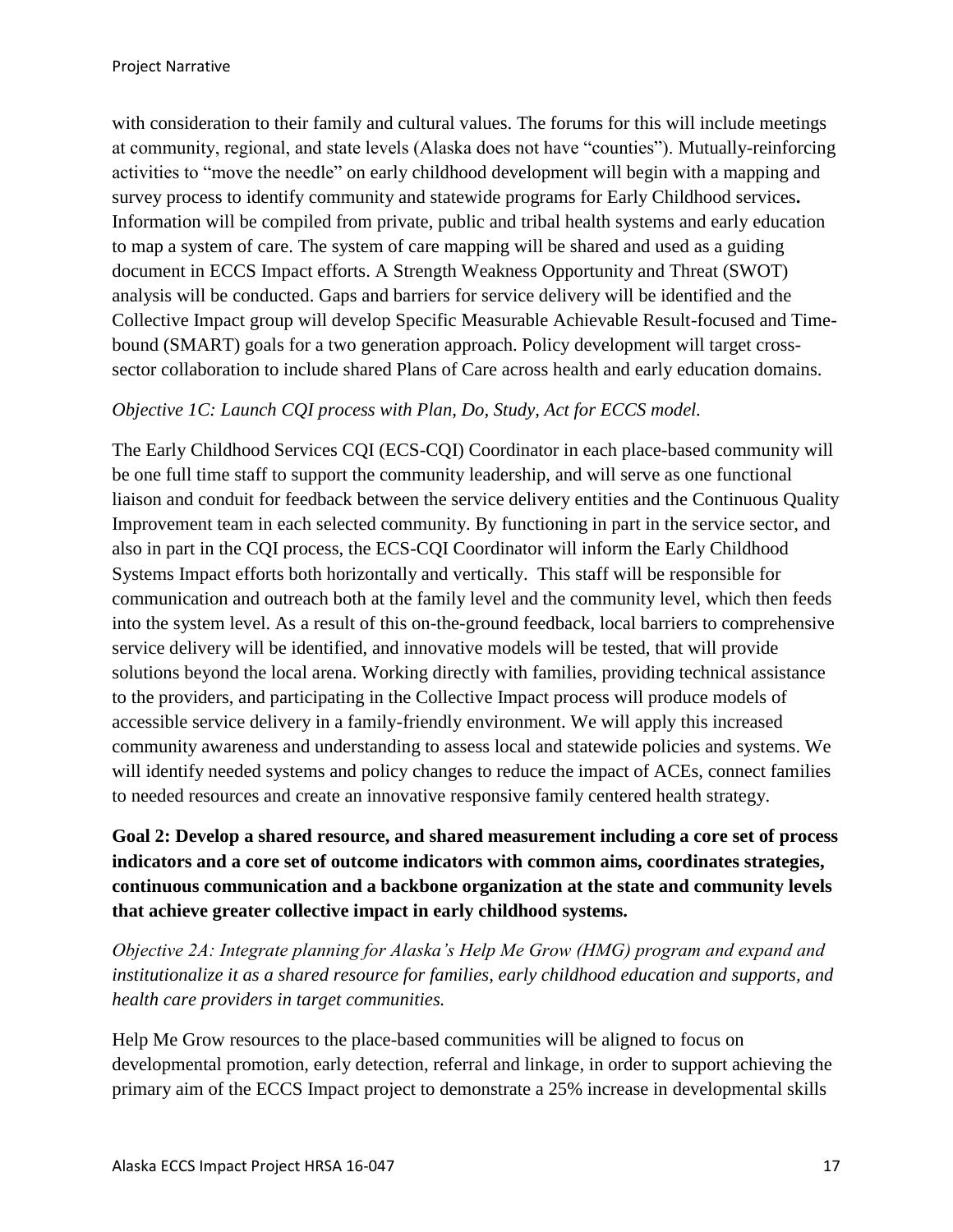from baseline. Help Me Grow promotes developmental screening with tools such as the Ages and Stages Questionnaire (ASQ) to connect children with needed services and supports. Help Me Grow tracks the total number of children per year that receive screening using an evidence-based tool. With Help Me Grow, children are identified, screened, referred and connected earlier to services and supports that promote optimal healthy development. Community level indicators of developmental skills can be tracked and compared over time potentially including ASQ and/or the Early Developmental Instrument (EDI), which is a population-based measurement tool which assess functioning and could enable longitudinal assessment of impact.

### **Goal 3: Use an early childhood data system to collect, store, report and analyze process indicators, for measuring state-level EC system successes.**

Community leadership and key partners will identify existing databases. The implementation of data collection and reporting to a shared measurement will align with the common agenda and common aim. The process of analysis will be coordinated by the CoIIN participants, ensuring alignment with the CoIIN activities. The existing databases will be used develop and adopt core sets of indicators to measure EC processes and outcomes. Baseline data will be collected for analysis. An evaluation plan will be developed and a preliminary analysis from the first cohort will be shared. Analysis would be shared with pediatric champions in order to embed the usage of primary care to support ongoing efforts to develop the PCCM model.

Existing data that may be used to collect and measure process outcomes of the CoIIN activities, and will be used for development of the Early Childhood core indicators, include:

- Alaska Division of Public Health Childhood Understanding Behaviors Survey (CUBS) collects information about health, behaviors, and experiences of young children (three years old) in Alaska.
- Pregnancy Risk-Assessment Monitoring Systems (PRAMS) is a survey of mothers and newborns that collects information about behaviors of Alaskan mothers and their infants surrounding pregnancy and postpartum periods.
- Alaska Infant Learning Program reports on: timely provision of services, services in natural environments, early childhood outcomes, family involvement, Child Find, early childhood transition, and state systemic improvement.
- The National Survey of Children's Health currently conducted every two years will be completed every year beginning in 2016. Led by the National Center for Health Statistics at the Centers for Disease Control, the survey is directed and sponsored by the federal Maternal and Child Health Bureau surveys families from all 50 states on topics including physical and emotional health, factors related to well-being of children, including medical home, family interactions, school experiences, and so on. Data are weighted so as to be representational of the population at large.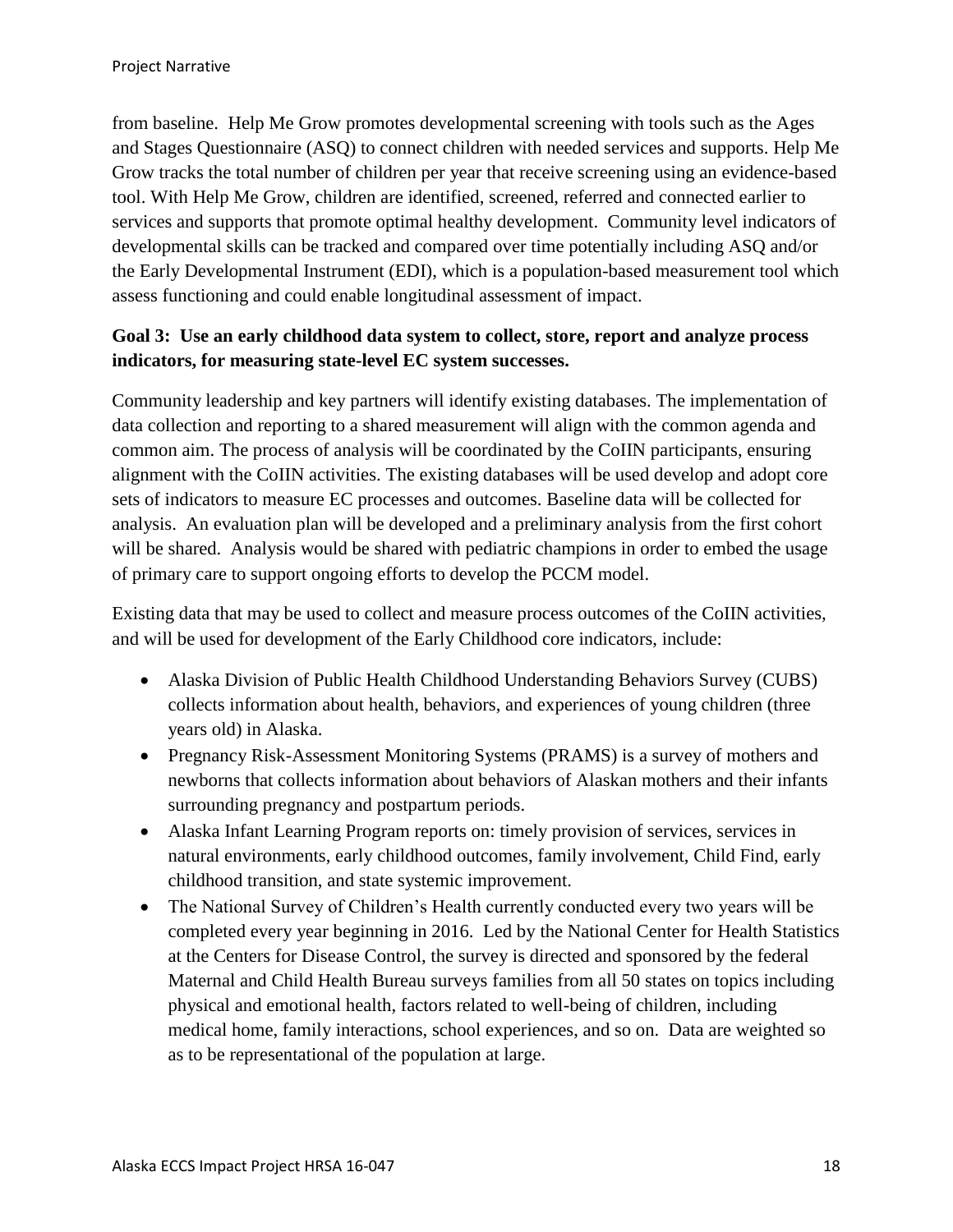- Ages and Stages Questionnaire is a screening tool embedded in many practices including Head Start, Parents as Teachers, and many pediatricians' offices that may be referenced to track outcomes.
- Help Me Grow® tracks the number of children per year that receive screening using an evidence based tool. Demonstration of an increase from baseline, of the number of calls to Help Me Grow® for which children were successfully connected to services can serve as a proxy measure.
- Strengthening Families protective factors improve understanding of child development. There is evidence to show that parental engagement coupled with knowledge of child development improves the behavior of the child. The protective factors framework may be used to assess efficacy of strategies. While data is not specifically collected as part of this program, measurable outcomes can be identified that relate to this program.
- The Alaska Mental Health Board is tracking the impact of ACEs in Alaska including Alaska children whose general health is measured by ACE score, percentage of Alaska children who have a medical home by ACE score, percentage of Alaska children who have Medicaid or CHIP coverage by ACE score, percentage of Alaska children who need special therapy by ACE score, percentage of Alaska children who were never breastfed by ACE score, average number of current chronic health conditions for Alaska children by ACE score, percentage of Alaska children who received mental health treatment by ACE score, and percentage of Alaska children who have been diagnosed with a developmental delay by ACE score.
- EPSDT CMS 416 participation and screening rates reports for EPSDT related services and Alaska Medicaid Management Information System reports.
- Consumer Assessment of Healthcare Providers and Systems (CAHPS) Patient Centered Medical Home CG reports of patient experience and access to care.
- The Core Set of Children's Health Care Quality Measures for Medicaid and CHIP CMS/AHRQ for developmental screening measure.
- CMS Quality Measures Technical Assistance Analytic Support.
- DEV-CH: Developmental screening in the first three years of life.
- Alaska Native Epidemiology Center
- Individual Family Service Plans and Individualized Education Plans can be source documents and an automated system for transitioning services from Part C to Part B could be developed as part of the CoIIN activities.

Data collection will be operationalized using Help Me Grow ® feedback. Data will be used to evaluate ongoing processes and progress towards the goals of the project. Analysis will be shared across partners and practices in ongoing meetings at the community, regional and state level. Demonstration of efficacy provides evidence to support integration of early childhood services across health care, mental health and other early childhood service settings.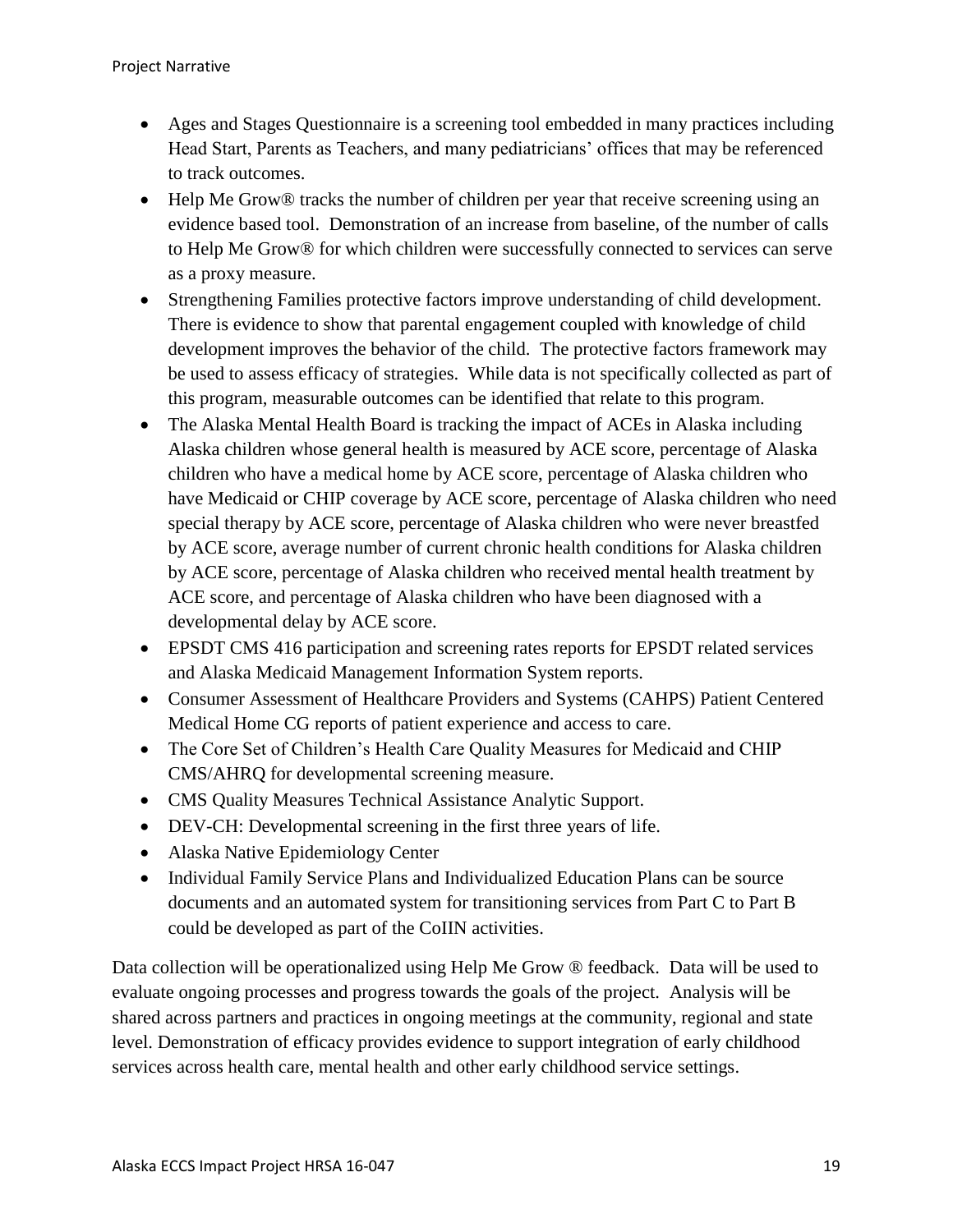*Objective 3A: Identify indicators, based on the evaluation plans for each place-based community's implementation plans, which can be collected, stored, reported and analyzed at the state and community-levels.* 

Alaska seeks to use existing data systems to track and measure progress after gaining agreement and implementation strategies through the CoIIN and Collective Impact processes in each community.

### *Objective 3B: Develop and review cohort experience survey tool for recognition and quality improvement efforts in the ECCS project in the primary care setting.*

The State of Alaska Department of Health and Social Services (DHSS) recognizes the importance of access to preventive care and coordination of services. DHSS is proposing an initiative to furnish case management leveraging Medicaid funding for a Primary Care Case Management model. DHSS anticipates using initial and ongoing Health Risk Assessments that could identify physical and behavioral health of new enrollees. Communities selected for this project recognize the potential in this model to ensure family wellness and improved child developmental health as a result.

*Objectives 3C and 3D: Increase community and state level adoption of ECCS Impact aim and Strengthening Families framework, and increase early childhood capacity through training and Technical Assistance.*

Strengthening Families is a research-informed approach to increase family strengths, enhance child development and reduce the likelihood of child abuse and neglect. It is based on engaging families, programs and communities in building five protective factors: parental resilience, social connections, knowledge of parenting and child development, concrete supports in times of need, and social and emotional competence of children. The Strengthening families approach is grounded in the two generational approach as a foundational concept.

Program staff and key stakeholder designees will be trained in medical home and care coordination concepts. Trainings will be evaluated. Feedback will be used to develop a sustainability plan for a two generational approach.

### **Goal 4: Adopt and sustain collective impact and collaborative improvement and innovation efforts including policies that were demonstrated to be effective and spread work to other communities.**

*Objectives: Participate in cross-learning communities and develop common cross-state strategies, use the Alaska Early Childhood Coordinating Council to develop a statewide plan, analyze and report final data for common cross-state strategies, and activate statewide plan through policy maker education and outreach.*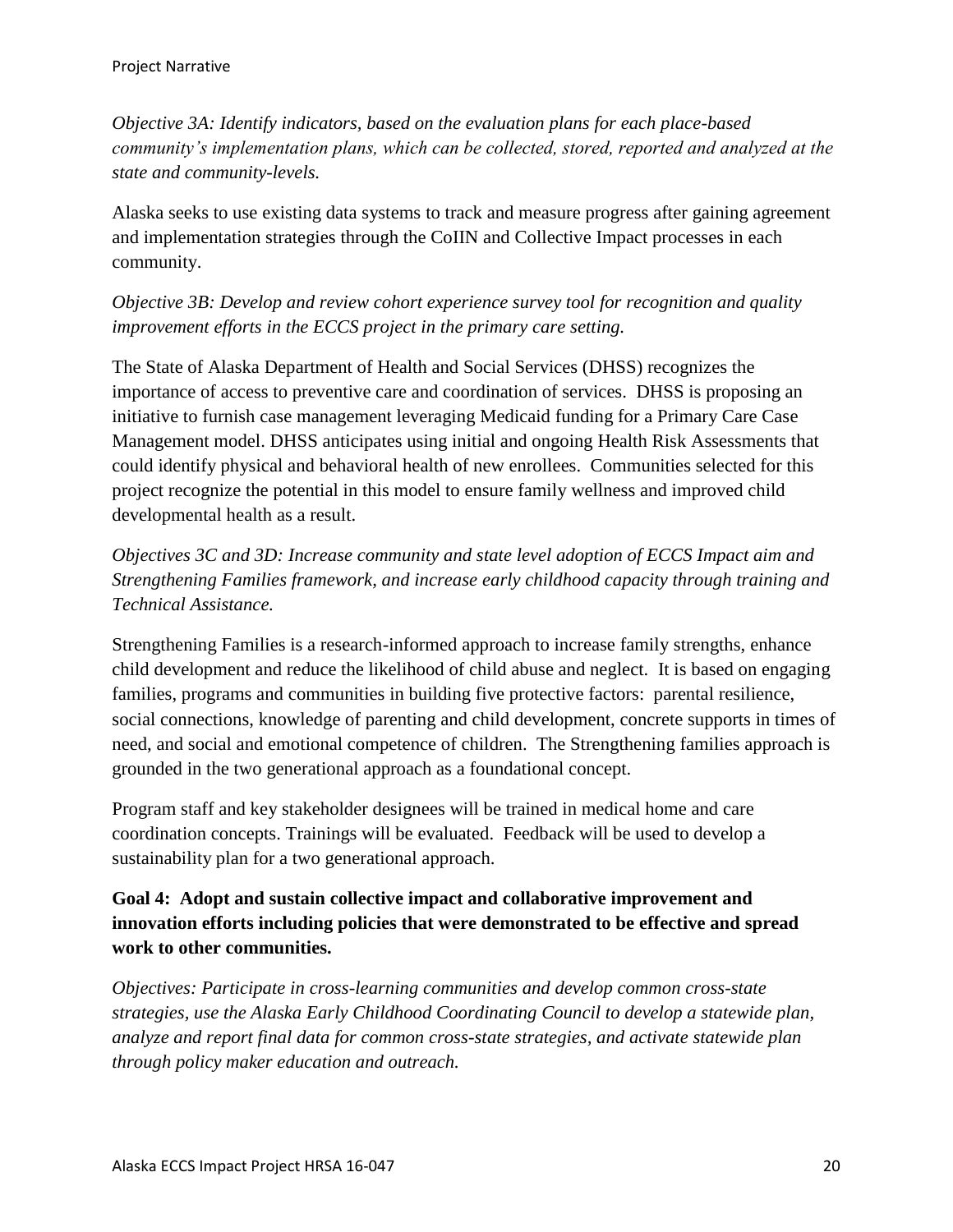The Early Childhood Comprehensive Systems Coordinator, working with the Advisory Council, the Alaska Resilience Initiative and the place-based community teams, will facilitate the development of a common agenda with a common aim of a 25% increase in developmental skills among three year olds in five years. The multiple focused efforts to mitigate the toxic stress and trauma in infancy and early childhood that state of Alaska has undertaken will be leveraged to help inform the development of the common agenda. Community leadership will commit to development of a backbone organization including capacity for project management, data management and facilitation**.** Tools and strategies for ongoing outreach will come from community based Collective Impact collaborations. Communication and information sharing of the CoIIN activities will be coordinated through the ECS- CQI Coordinator, who will disseminate best practices from participating in learning collaborative opportunities. Compatibility with Help Me Grow ® and Strengthening Families will be assured through partner participation. Efforts will be aligned with ongoing State of Alaska Medicaid Reform initiatives that improve health outcomes, such as the development of the Primary Care Case Management (PCCM) Model.

#### **Goal 5: Test innovative EC system change concepts and develop spread strategies, adopt new Early Childhood policies for sustaining the systems developed**.

*Objectives: Indicators developed through the CoIIN are incorporated statewide, successful system innovations are implemented statewide, review and adopt revised state plan, align program and grant-funded activities, and establish long term sustainability plan through policy and procedures.* 

Innovation efforts will be reviewed at the Advisory Council level and reports will be disseminated to key stakeholders. Findings will be shared with state planning partners. Long term sustainability will be supported through technical assistance to leverage Affordable Care Act provisions such as Essential Health Benefits and Mental Health Parity. Medicaid provisions will be leveraged, such as EPSDT, in addition to federal funding for Indian Health Service beneficiaries and Medicaid eligible individuals. Communities will be supported in efforts to transition to Primary Care Case Management Models and/or Patient Centered Medical Homes, which have demonstrated improved outcomes in both quality and cost control. Primary Care Case Management and the Patient Centered Medical Home model have demonstrated improved health outcomes, patient experience, and have shown substantial cost savings. These models are being explored as solutions to the state's Medicaid reform initiative and will be leveraged to support these efforts beyond the project period. Due to the state's fiscal crisis there is a move towards value based payment and program models; earliest childhood is a place where we have greatest opportunity for impact.

Sustainable care coordination will be supported through addressing: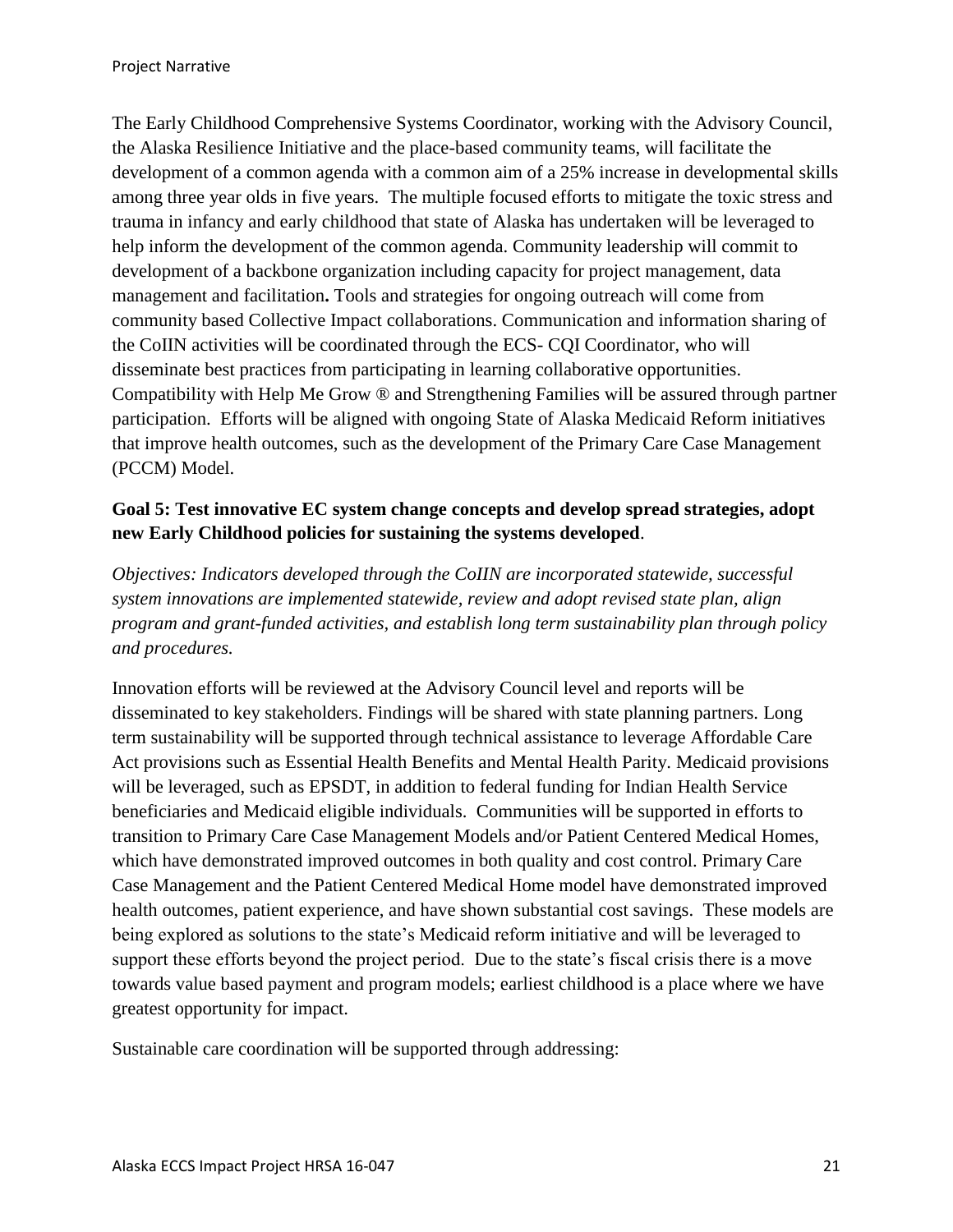- care coordinator communication impact analysis on families, providers, and communities,
- understanding social determinants of health building and connecting community resources,
- care coordination as a continuous partnership,
- family partnerships in care coordination,
- health related social services,
- integrating care coordination,
- care coordination measurement, outcomes and evaluation.

Sustainability strategies will be founded on strength based family centered approach through enhancement, and analysis that are aligned with the program and grant activities. Policy, procedure and interagency agreements will be established.

The Evaluation Contractor will conduct a "Data Source Environmental Scan" as the program is established during years 2-3 which will be update annually thereafter through year 4. The Data Integration Contractor secured in year 5 will sue the information and related recommendations from the Environmental Scan to review data sources, initiate integration of these systems (including Help Me Grow and the state's Health Information Exchange), and develop a sustainability plan to ensure further integration to promote optimal streamlining of early childhood systems data.

# <span id="page-22-0"></span>**WORKPLAN**

See **Attachment 2** for a detailed project workplan.

# <span id="page-22-1"></span>**RESOLUTION OF CHALLENGES**

The selected communities opted in to this proposed partnership out of dedication and commitment from community stakeholders with an aim to move the needle on early childhood developmental health and family wellness. This is a strong foundation for implementing activities proposed in the work plan. Two potential challenges and resolutions that are anticipated during implementation include dissemination of information and data collection.

Data collection can be a challenge given the size of the target communities, and the 0-3 range of the cohort. As described in detail in the methodology section, there is an abundance of data sources available. Through the CoIIN technical assistance process the selected communities will get assistance in determining the best dataset from the available datasets to measure progress. Ongoing Medicaid Reform initiatives related to data analytics and information technology infrastructure are timely for these efforts.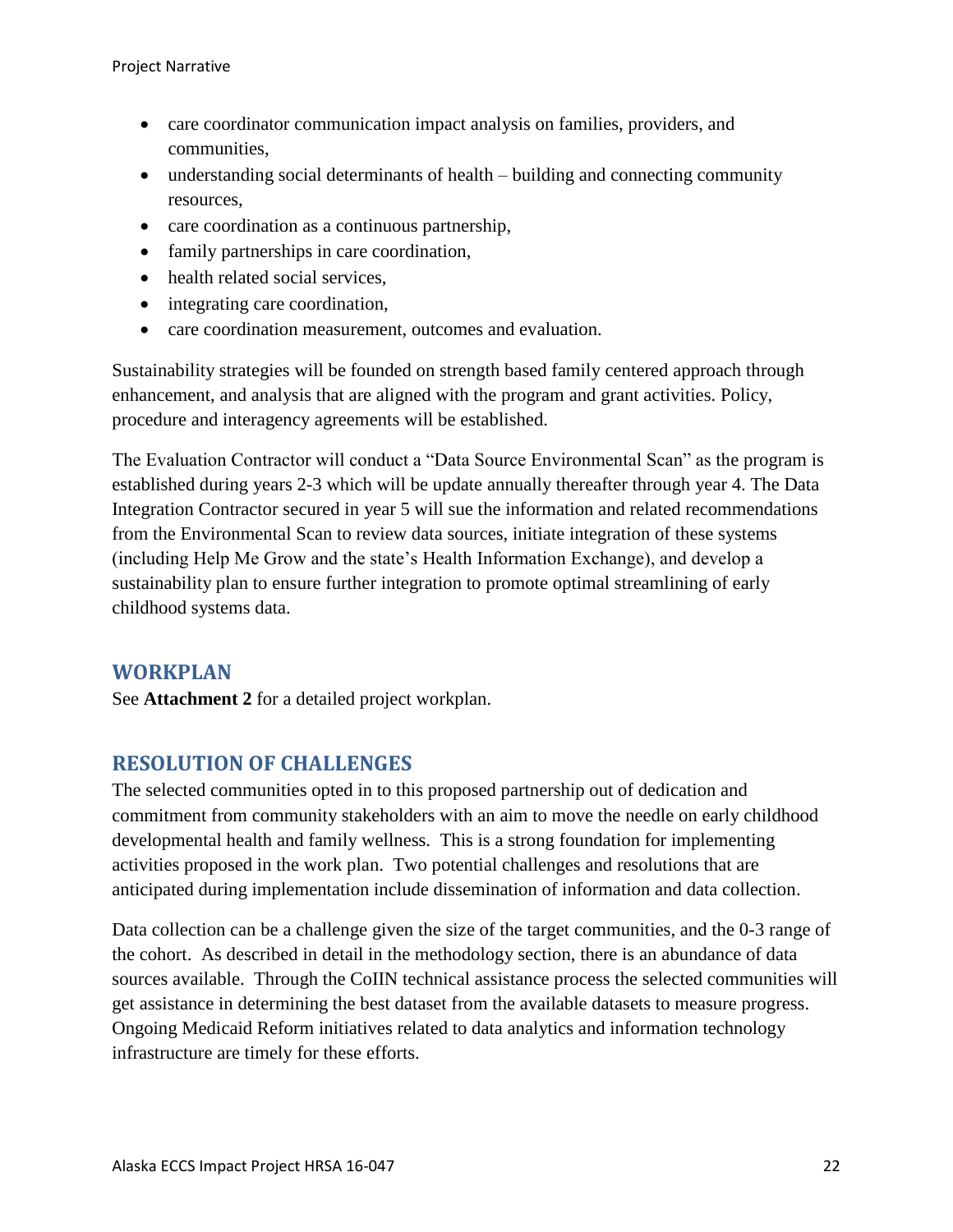Dissemination of information is a challenge when groups are talking individually but have not previously come together to the table to discuss how they might work more collectively.

The Collective Impact approach to resolve separation through meetings focused on exchanging information about individual goals, and how those goals might support each other's work can maximize the shared outcome of a 25 percent increase from baseline in developmental skills for the community's 0 -3 year old children. Communities in Alaska that have initiated Collective Impact will be contacted for support and information sharing. Work with the CoIIN learning community to identify successful methods for Continuous Quality Improvement implementation will help resolve challenges. Family engagement and partnerships including community leadership will increase buy-in. Use of web technology and telephonic connections will increase access of personnel across the state and country for technical assistance.

Strengthening Families has been funded through legislative appropriation as a line item in the state budget. Strengthening Families has held meetings across the state, and multiple communities have participated by engaging community members. The Alaska Mental Health Board has delivered and will continue to deliver presentations on early brain development, early childhood mental health, and ACEs and these presentations have the effect of coalescing communities around the shared goals of healthy child development and family wellness.

There are strengths inherent in the Alaska Native and American Indian cultures that have the potential to further treatment approaches, particularly emphasizing healing and a willingness to undertake a cooperative and collaborative process. The fundamental collective identity of the kin network and the reliance on others is a significant opportunity to address integration. Additionally, it is a common belief that trauma negatively impacts the family and the community, not just the individual. Alaska Native culture, itself, presents a platform for change.

# <span id="page-23-0"></span>**EVALUATION AND TECHNICAL SUPPORT CAPACITY AND PERFORMANCE MANAGEMENT**

### **Organizational capacity to develop and integrate data system:**

Alaska's ECCS Impact project will leverage existing statewide efforts including the new Help Me Grow Alaska data collection system, Part C "Infant Learning Program" data, the Alaska PRAMS (Pregnancy Risk Assessment Monitoring System) and CUBS (Childhood Understanding Behavior Survey) survey data systems to monitor statewide trends and inform CQI efforts. The Data Integration Contractor secured in Year 5 will use the information and related recommendations from the Environmental Scan to review data sources, initiate integration of these systems (including Help Me Grow and the state's Health Information Exchange), and develop a sustainability plan to ensure further integration to promote optimal streamlining of early childhood systems data.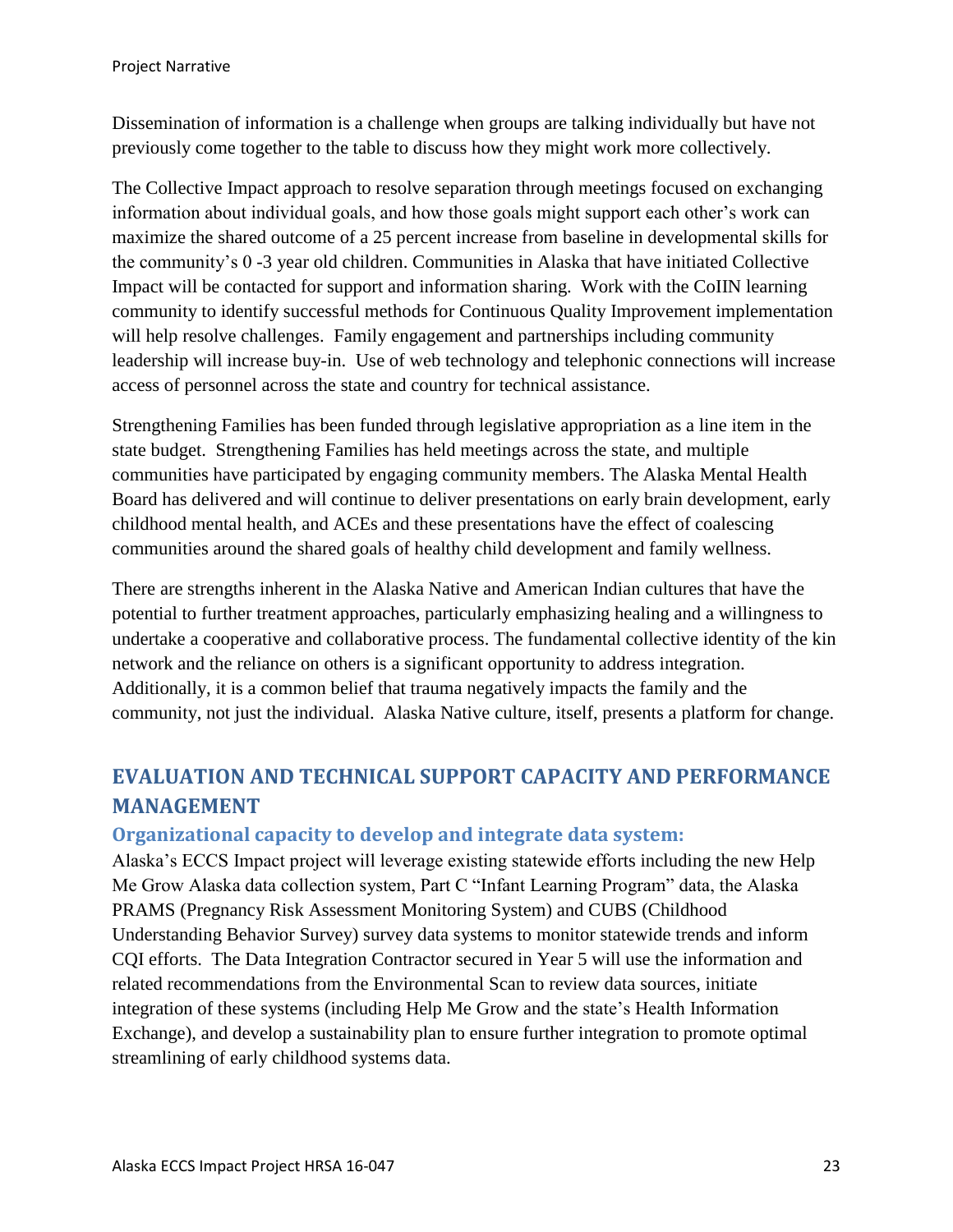Alaska will use the existing Pregnancy Risk Assessment Monitoring System (PRAMS) and Childhood Understanding Behaviors Survey (CUBS) data systems to track the progress of the ECCS Impact project in the place based communities and at the statewide level, as innovation spreads. PRAMS is an on-going survey of mothers of newborns initiated by the State of Alaska Division of Public Health, Section of Maternal, Child and Family Health in 1990. PRAMS was developed by the Centers for Disease Control and Prevention (CDC) Division of Reproductive Health and is part of CDC's initiative to reduce infant mortality and low birth weight. PRAMS collects state-specific, population-based data on maternal attitudes and experiences before, during, and after pregnancy. Approximately one of every six mothers of newborns is selected for PRAMS. Mothers are randomly selected from birth records at the Bureau of Vital Statistics. Women from some groups are sampled at a higher rate to ensure adequate data are available in smaller but higher risk populations. Selected women are first contacted by mail approximately 2 to 6 months after delivery of their baby. If there is no response to repeated mailings, women are contacted and interviewed by telephone. Data collection procedures and instruments are standardized to allow comparisons between states.

Alaska CUBS is a program designed to collect data on the health and early childhood experiences of young children in Alaska. CUBS collects information by conducting a follow-up survey to the PRAMS. CUBS sends a follow-up survey three years later to all mothers who completed PRAMS and are still living in Alaska. CUBS asks questions about both the mother and her child. About 90 Alaskan mothers are sent a CUBS survey every month. The CUBS program began sending out surveys in 2006. Although 37 states have a PRAMS program, currently only three other states conduct an on-going follow-up survey with PRAMS respondents to collect data on physical, developmental and mental health milestones, the use of health care delivery systems and common child rearing practices of toddlers.

In addition to these population-level data systems, the Alaska Mental Health Board has been driving statewide ACEs research the past five years in Alaska. The Board has also been working on EPSDT and infant and early childhood mental health development within the state Division of Behavioral Health, including financially supporting the annual Infant and Early Childhood Mental Health Institute. This institute trains Infant Mental Health Professionals, Children in Need of Aid and "Family Court" personnel, Head Start Teachers and Administrators across the state, Childcare Providers, Family Practice Doctors and Pediatricians, ICWA Workers, Legislators, undergraduate and graduate students in various social service fields, and Public Health Nurses.

The ECCS Impact project will use Help Me Grow (HMG) to promote developmental screening with tools such as the Ages and Stages Questionnaire (ASQ) in an effort to connect children with needed services and supports at the community and practice levels. Help Me Grow (HMG) Alaska will promote universal developmental screening using the Ages and Stages Questionnaire (ASQ) to identify and connect children with needed services and supports. HMG Alaska will track the total number of children per year that receive screening in addition to robust family and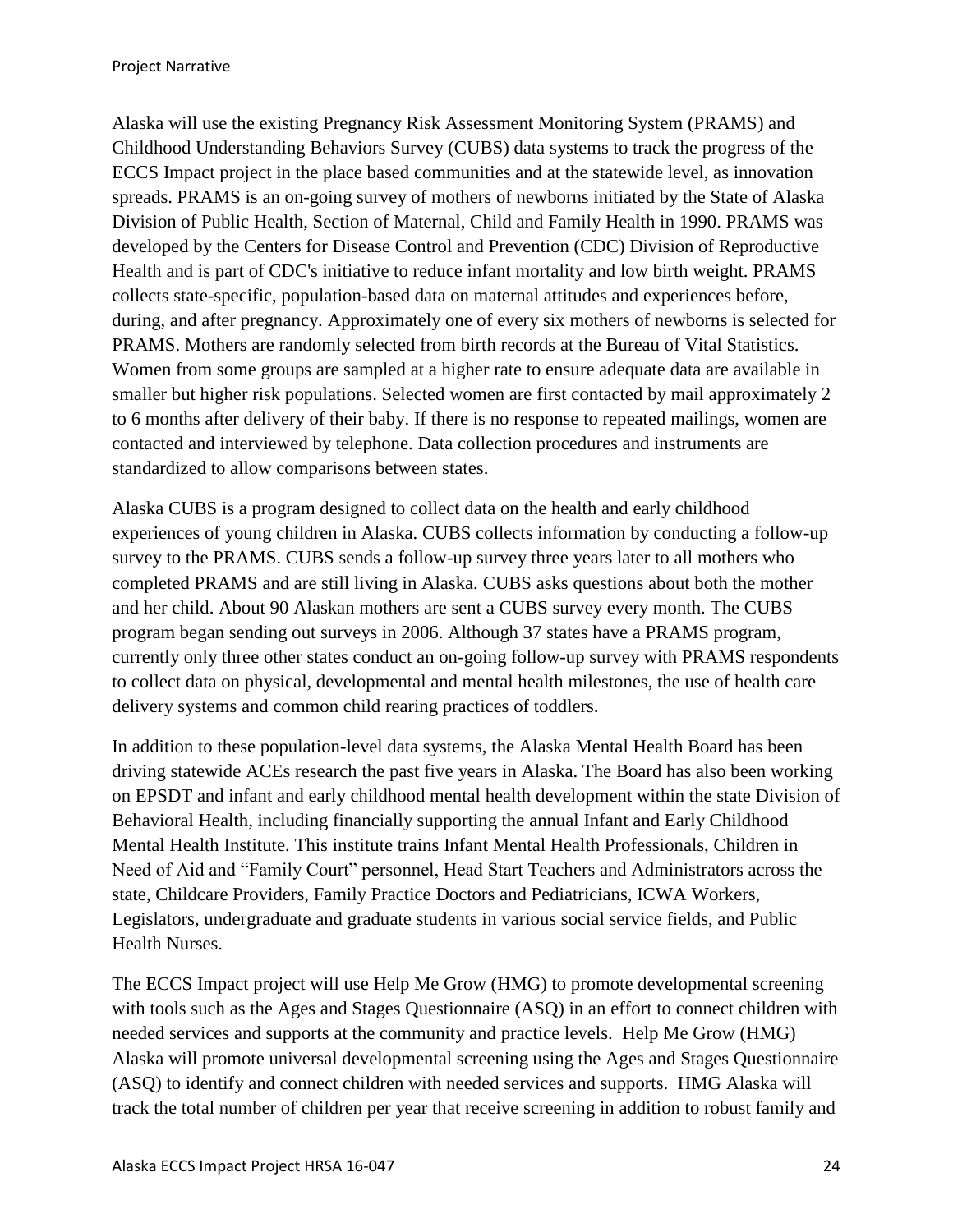referral information which will be used for systems gap analysis and service development. Alaska's Title V program is currently leading the HMG Alaska planning effort with a strong emphasis on data systems and evaluation. A contractor from Utah with years of experience with HMG data systems and program evaluation is supporting the data collection planning efforts and will provide recommendations and resources for data systems integration as statewide data sources related to early childhood are identified and explored. Community level indicators of developmental skills can be tracked and compared over time potentially including ASQ and/or the Early Developmental Instrument (EDI) which is a population based measurement tool which assesses functioning and could enable longitudinal assessment of impact.

Alaska's ECCS Impact project will also leverage existing Part C Infant Learning Program (ILP) data. The state's ILP office supports local service providing agencies to build capacity for accurate and meaningful data reporting to inform service delivery and program improvement. Existing ILP databases include: child outcomes reports, quarterly reviews, risk factors lists and self-assessments. Alaska's Part C program is currently engaged in a State Systematic Improvement Plan (SSIP) to improve services for children age 0-3 statewide. This SSIP offers the opportunity to integration ECCS Impact activities and will promote statewide expansion of the community CoIIN work for increased impact and sustainability.

### <span id="page-25-0"></span>**Evaluation methods to monitor ongoing progress:**

The evaluation of the project will include a structured strategy of data collection for Continuous Quality Improvement and collaborative innovation for systems integration. Evaluation and monitoring will be ongoing throughout the project as described in the evaluation plan below. Process measures that relate to the timelines of the activities will be collected and tracked.

The contracted Evaluation Coordinator and the Program Manager will work together to collect, review and analyze most of the data used in the evaluation. Primary data sources will include reviews of meeting minutes, program notes and interviews with key informants such as providers and families. Quantitative and qualitative results of interviews and surveys with providers, families and partners will be shared with stakeholders.

Help Me Grow (HMG) call centers collect information on who calls, why the calls are made, and what happens to the families seeking help. This includes identification of gaps and barriers to services. To evaluate the impact of expanding provider access for families a pre-post survey will be designed. Results will be shared with partners and stakeholders.

As a way of evaluating project sustainability, many of the surveys will focus on satisfaction of the participants (families, providers, other partner and community members) in their level of involvement in the process , whether they felt that they shared responsibility in the process and whether a diversity of families/partners were represented.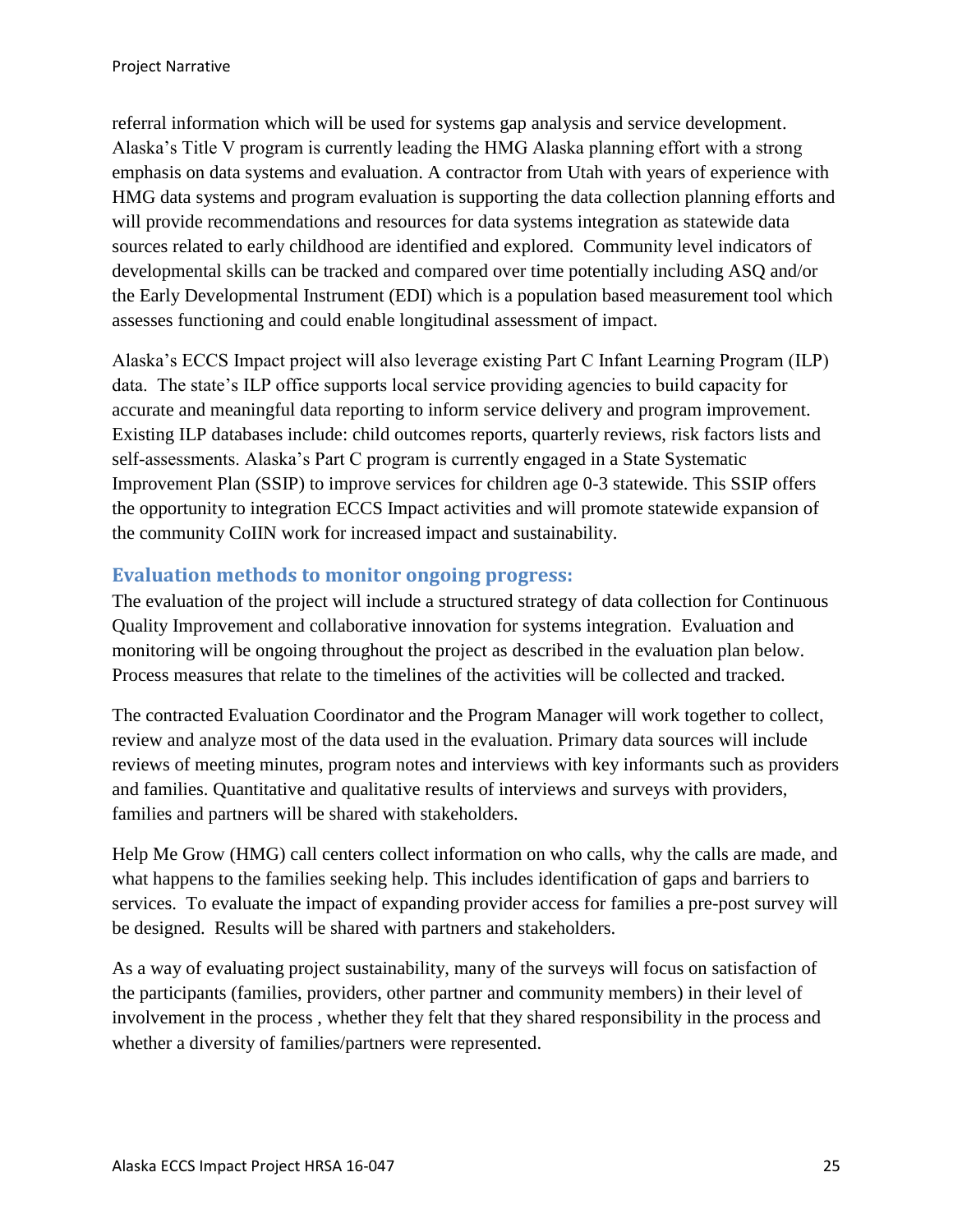Alaska's ECCS Impact Project will regularly report on the following national performance measures as identified by HRSA:

- Ensure family, youth, and consumer participation in program and policy activities.
- Incorporate cultural and linguistic competence elements into their policies, guidelines, contracts and training.
- Contribute to infrastructure development through core public health assessment, policy development and assurance functions.
- Assisted state and communities in planning and implementing comprehensive, coordinated care for MCH populations.
- Work to promote sustainability of their programs or initiatives beyond the life of MCHB funding.
- Assist in developing, supporting, and promoting medical homes for MCH populations.

#### *Evaluation logic model is below; program logic model included in Methodology.*

### <span id="page-26-0"></span>**Data and findings for the CQI activities:**

Pending CoIIN determination of indicators, information and data points will be collected through the existing and proposed data systems for collection and reporting of EC core processes and outcome indicators described above. These systems will be integrated at the community and system levels during the CoIIN process proposed through the ECCS Impact project.

CUBS data will be used to supplement data collected through the CoIIN process. CUBS is coordinated by MCH Epidemiology.

# <span id="page-26-1"></span>**Plan for organization's performance management including collecting and analyzing data:**

As described in the methodology and program logic model, and in the evaluation logic model below, the ongoing measurement of process outputs and outcomes at the place-based community level and at the statewide system level will inform performance management for communitybased and state-level teams. As the ECCS Impact project progresses, the community-based CoIIN teams and the state-level team will increase capacity to collect and measure the impact from project activities and correct course as needed, in order to achieve the overall aim of the project of a 25% improvement in developmental measures among the community's 3-year olds in five years.

### <span id="page-26-2"></span>**CoIIN activities used to inform program development:**

As the community-based CoIIN teams gain knowledge of CQI and the CoIIN approach and develop and implement the two-generation approaches to improve children's developmental skills, the community teams will increase their ability to evaluate activities and adjust the program design accordingly. The activities and evaluation study questions are identified in the evaluation plan below. The activities at the place-based community level and the state level will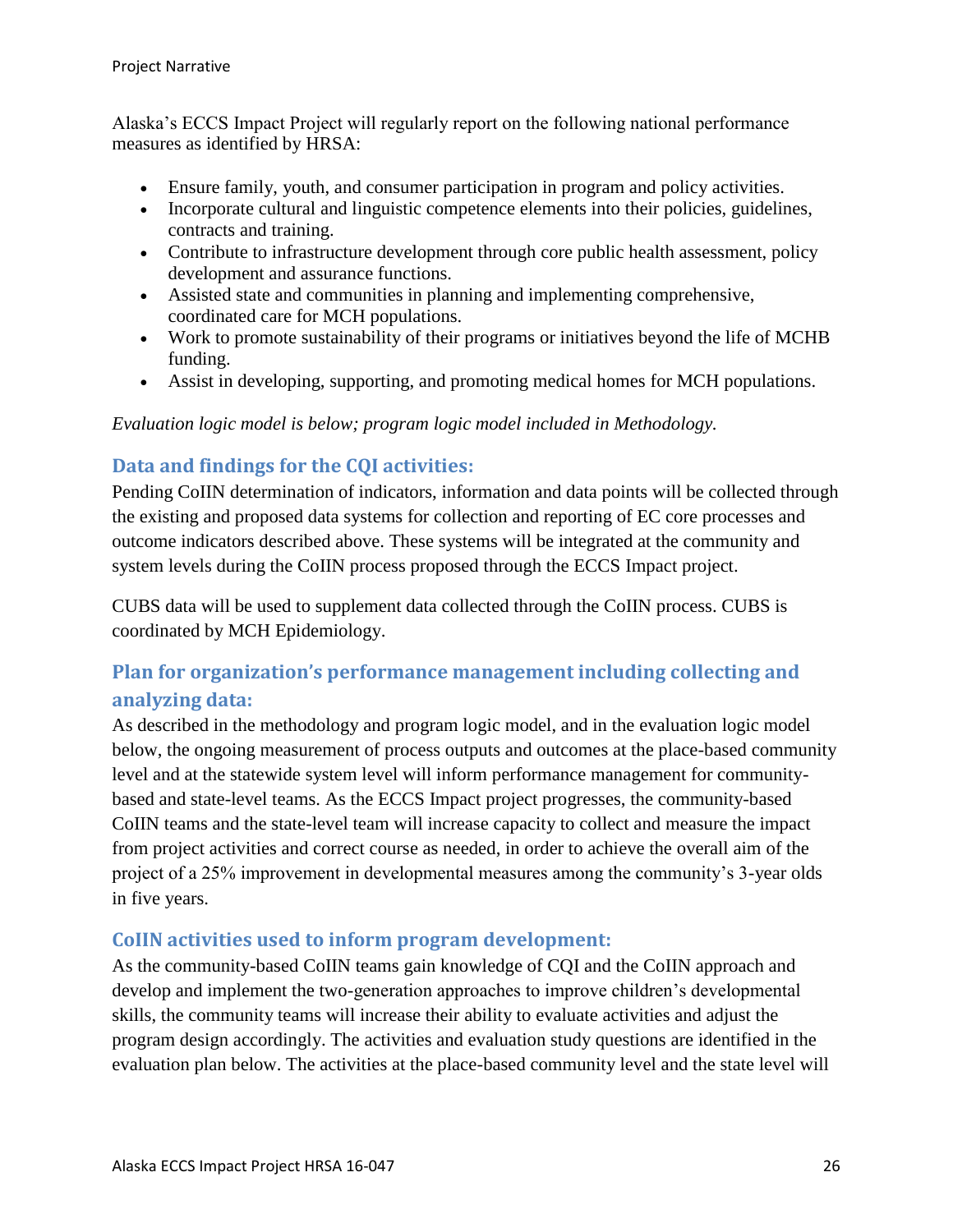be aligned in order to establish a baseline for each community, identify core indicators through the COIIN process and then integrate measurement of these into existing data systems.

### <span id="page-27-0"></span>**Obstacles to implementation:**

Data collection can be a challenge given the size of the target communities, and the 0-3 range of the cohort. As described in detail in the methodology section, there is an abundance of data sources available. Through the CoIIN technical assistance process the selected communities will get assistance in determining the best dataset from the available datasets to measure progress. Ongoing Medicaid Reform initiatives related to data analytics and information technology infrastructure are timely for these efforts.

### <span id="page-27-1"></span>**Dissemination of Evaluation Activities:**

Results of evaluation activities will be disseminated to stakeholders and decision makers as appropriate though survey and interview reports. Results and information will also be disseminated during regular stakeholder meetings, through state agency and community partner networks, federal partner networks, and social media. Regular meeting minutes as well as semiannual and other written reports and products will be targeted for a general audience for ease of use in additional program and systems integration planning.

The statewide ECCS Impact Plan will be broadly and deliberately disseminated in printed and electronic formats through a variety of methods including, but not limited, to those stated above. The statewide ECCS Plan will be of special interest to the Infant Learning Program (Part C) and other statewide service agencies for further systems development and integration. The Infant Learning Program will partner in dissemination of this data through the statewide early intervention service provider network and incorporate ECCS Plan findings into Child Find and other early identification activities.

Some evaluation activities (such as those related to Help Me Grow shared resource and the Care Coordination Training Program and Measurement Tool) will be disseminated (print and electronically) beyond the state level to national centers and federal partners such as the American Academy of Pediatrics, as well.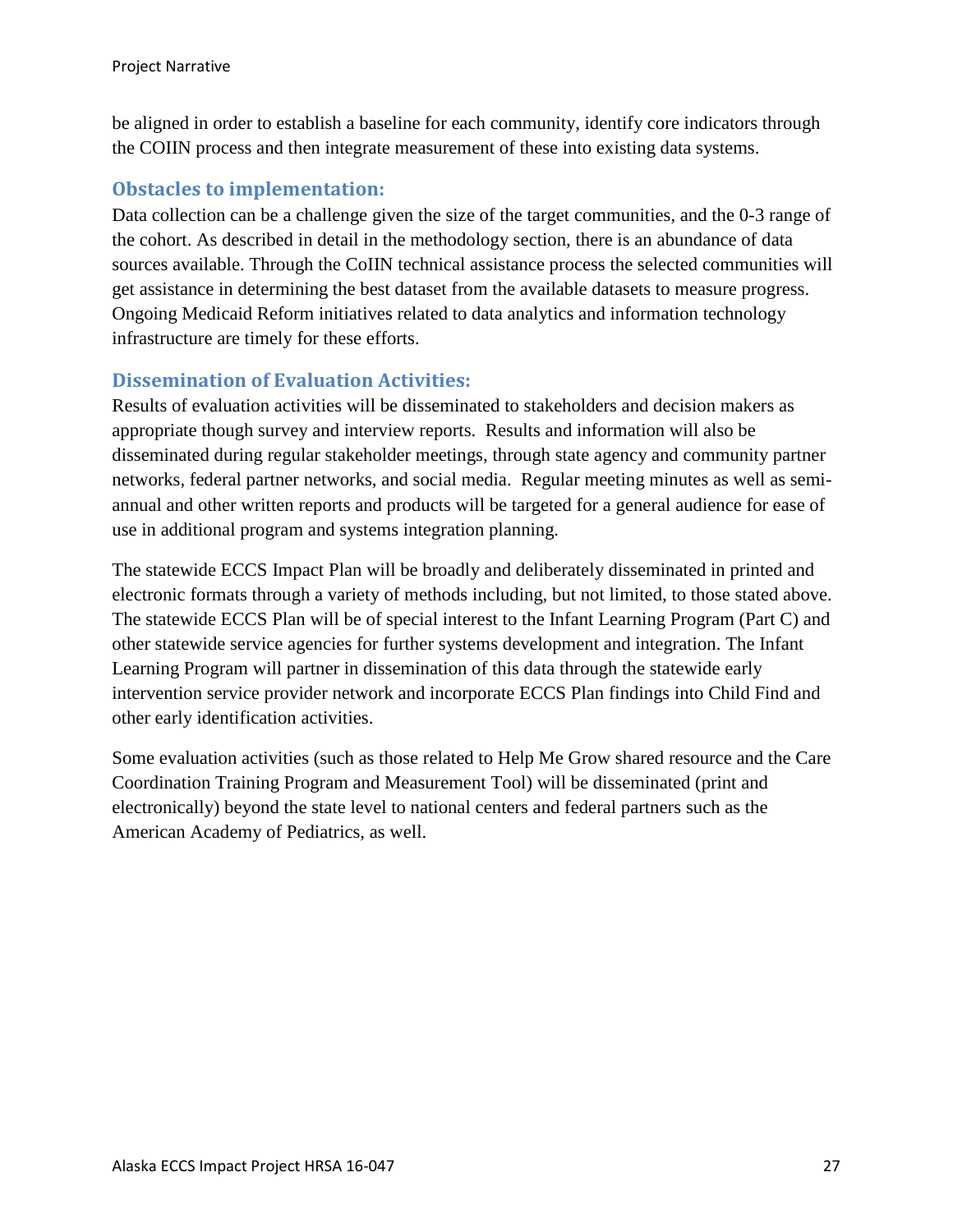### **EVALUATION LOGIC MODEL**

### **Goal 1: By 2021, strengthen community-level and statewide networks to advance coordination and integration of systems towards improving children's developmental health and family well-being.**

<span id="page-28-0"></span>

| <b>Evaluation Question</b>                       | Data Source $(s)$ – where is the | <b>Evaluation Method – method</b> | Data Collector & how often it        | Work plan      |
|--------------------------------------------------|----------------------------------|-----------------------------------|--------------------------------------|----------------|
|                                                  | data?                            | used to collect the data, how     | will be collected. Time frame?       | objective      |
|                                                  |                                  | will it be managed and stored     |                                      |                |
| <b>Process Measures</b>                          |                                  |                                   |                                      |                |
| With community lead agency, enlist families of   | SWOT GAP analysis meeting        | Review of meeting minutes and     | <b>ECCS CQI</b> delivered to Program | 1A             |
| community involved with early childhood          | minutes and notes                | notes.                            | Manager at the state level. July-    |                |
| service delivery to participate in the SWOT and  |                                  |                                   | September 2016                       |                |
| GAP analysis process                             |                                  |                                   |                                      |                |
| With community lead agency, enlist pediatric     | SWOT GAP analysis meeting        | Review of meeting minutes and     | <b>ECCS CQI</b> delivered to Program | 1A             |
| community, early educators, cultural heritage    | minutes and notes                | notes.                            | Manager at the state level. July-    |                |
| groups of community involved with early          |                                  |                                   | September 2016                       |                |
| childhood service delivery to participate in the |                                  |                                   |                                      |                |
| SWOT and GAP analysis process                    |                                  |                                   |                                      |                |
| Were there any under-represented groups in the   | Program Manager, families,       | Interviews with Program           | <b>ECCS CQI</b> delivered to Program | 1A             |
| process? If yes, what were the barriers          | providers that participated or   | Manager, families, providers and  | Manager at the state level. July-    |                |
| experienced by those groups?                     | those asked to participate but   | other key informants              | September 2016                       |                |
|                                                  | chose not to                     |                                   |                                      |                |
| Advisory Council (AECCC) to include              | <b>AECCC</b> minutes             | Review of meeting minutes and     | Program Manager at the state         | 1B             |
| representatives from community EC planning       |                                  | notes.                            | level. July 2016 through project     |                |
| process. Communities designate team members.     |                                  |                                   | duration                             |                |
| Prepare process and materials on pilot ECS-CQI   | ECCS draft plan                  | Interviews with Program           | ECCS CQI delivered to Program        | 1B             |
| plan as guiding document for CoIIN, share        |                                  | Manager, families, providers and  | Manager at the state level. July     |                |
| among stakeholders, use for collective impact.   |                                  | other key informants              | 2017                                 |                |
| Monthly Plan Do Study Act reports.               | Reports provided                 | Program manager, Evaluation       | <b>ECCS CQI</b> delivered to Program | 1 <sub>C</sub> |
|                                                  |                                  | Contractor                        | Manager at the state level. July     |                |
|                                                  |                                  |                                   | $2017 - 19$                          |                |
| Collect Baseline data for analysis.              | Reports provided                 | Program manager, Evaluation       | <b>ECCS CQI</b> delivered to Program | 1 <sup>C</sup> |
|                                                  |                                  | Contractor, CoIIN                 | Manager at the state level. July     |                |
|                                                  |                                  |                                   | $2017 - 19$                          |                |

# **Goal 2: By August 2019, expand shared resource (***Help Me Grow Alaska***), and shared measurement including a core set of process indicators and a core set of outcome indicators with common aims, coordinated strategies, continuous**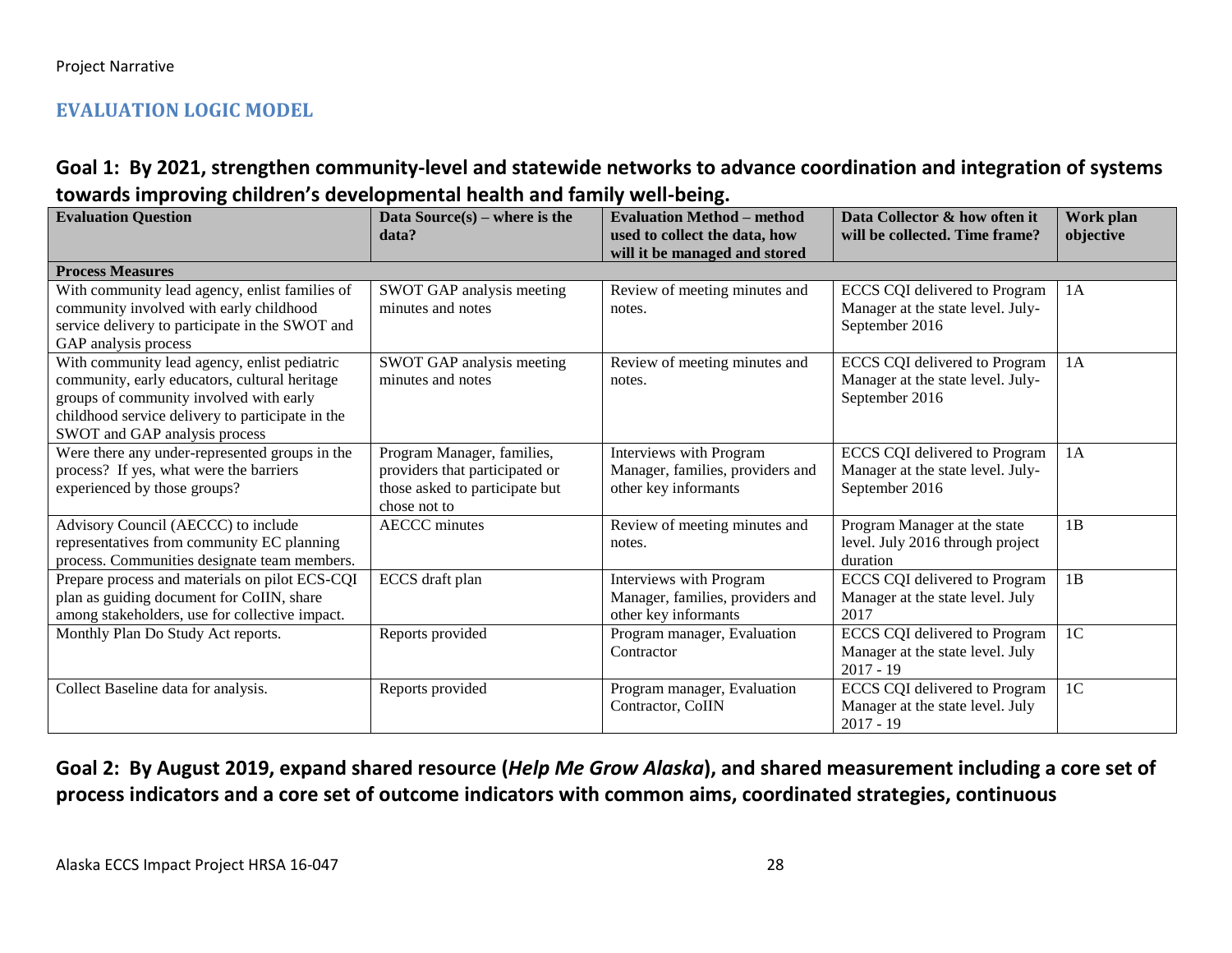# **communication and a backbone organization at the state and community levels that achieves greater collective impact in early childhood systems.**

| <b>Evaluation Question</b>                                                                                                        | Data Source $(s)$ – where is the<br>data?                    | Evaluation Method - method<br>used to collect the data, how will<br>it be managed and stored                                                                                                                                                             | Data Collector & how often it<br>will be collected. Time frame?          | Work plan<br>objective |
|-----------------------------------------------------------------------------------------------------------------------------------|--------------------------------------------------------------|----------------------------------------------------------------------------------------------------------------------------------------------------------------------------------------------------------------------------------------------------------|--------------------------------------------------------------------------|------------------------|
| <b>Process Measures</b>                                                                                                           |                                                              |                                                                                                                                                                                                                                                          |                                                                          |                        |
| Communication plan developed to familiarize<br>partners with shared vision and generate peer-to-<br>peer mentoring.               | Program Manager files                                        | Program records (emails, meeting<br>agendas and minutes)                                                                                                                                                                                                 | <b>ECCS CQI</b> delivered to Program<br>Manager at the state level. 2017 | $\mathfrak{2}$         |
| Launch Help Me Grow, refine and revise as<br>operations ongoing.                                                                  | HMG call center data collection<br>system                    | Analysis of HMG call center data                                                                                                                                                                                                                         | <b>ECCS CQI</b> delivered to Program<br>Manager at the state level.      | $\overline{2}$         |
| Are the HMG and the ECS-CQI coordinator<br>establishing a protocol for a differential response<br>depending on the level of need? | HMG system evaluation<br>ECS CQI tracking records            | Interview with HMG manager, or<br>review of HMG scope of work.<br>Analysis of HMG call center data                                                                                                                                                       | <b>ECCS CQI</b> delivered to Program<br>Manager at the state level.      | $\overline{2}$         |
| Are Alaska families aware of the existence of the<br>HMG call center?                                                             | Family surveys and focus groups<br>with target population    | Analysis of family surveys and<br>focus group data.                                                                                                                                                                                                      | <b>ECCS CQI</b> delivered to Program<br>Manager at the state level.      | $\overline{2}$         |
| Are the call center staff sensitive and responsive<br>to Alaska-specific cultures and concerns?                                   | Follow-up surveys to families<br>who called the call center. | Analysis of family surveys.                                                                                                                                                                                                                              | <b>ECCS CQI</b> delivered to Program<br>Manager at the state level.      | $\mathfrak{2}$         |
| Are all necessary program functions of HMG<br>being performed effectively?                                                        | HMG system evaluation                                        | Client satisfaction surveys<br>(surveys of people/providers who<br>have called the call center or who<br>received outreach/education from<br>HMG), interviews with HMG<br>Core Leadership Team                                                           | <b>ECCS CQI</b> delivered to Program<br>Manager at the state level.      | $\overline{2}$         |
| How well is the HMG system working?                                                                                               | HMG annual analysis and<br>summary report                    | Surveys of health care providers<br>who participated in training,<br>surveys of families and providers<br>who participated in educational<br>sessions and networking<br>opportunities, "audit" of the<br>resource directory                              | <b>ECCS CQI</b> delivered to Program<br>Manager at the state level.      | $\overline{2}$         |
| What needs to be changed, improved, or<br>enhanced in the HMG service? Disseminate<br>results and sustainability plan.            | HMG annual analysis and<br>summary report                    | Surveys of health care providers<br>who participated in training or<br>called the call center, surveys of<br>families and providers who<br>participated in educational<br>sessions and networking<br>opportunities, "audit" of the<br>resource directory | <b>ECCS CQI</b> delivered to Program<br>Manager at the state level.      | $\sqrt{2}$             |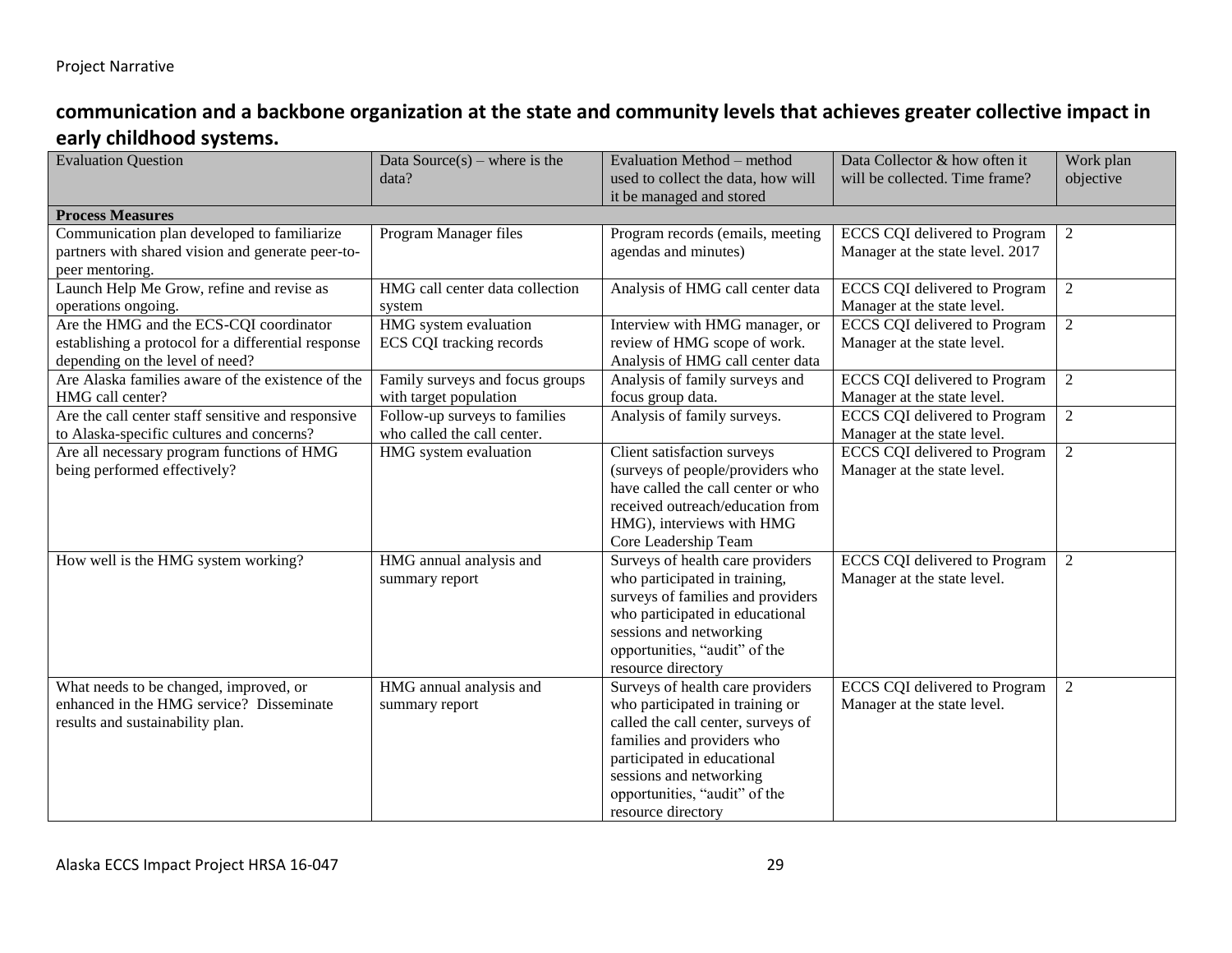# **Goal 3: By August 2021, establish an integrated early childhood data system to collect, store, report and analyze process indicators, for measuring state-level EC system successes.**

| <b>Evaluation Question</b>                        | Data Source $(s)$ – where is the  | Evaluation Method – method         | Data Collector & how often it        | Work plan |
|---------------------------------------------------|-----------------------------------|------------------------------------|--------------------------------------|-----------|
|                                                   | data?                             | used to collect the data, how will | will be collected. Time frame?       | objective |
|                                                   |                                   | it be managed and stored           |                                      |           |
| <b>Process Measures</b>                           |                                   |                                    |                                      |           |
| Develop evaluation plan based on available data   | State of Alaska Department of     | Interviews with cohort and CoIIN   | ECCS CQI delivered to Program        | 3A        |
| collection including ILP data, PRAMS and          | <b>Health and Social Services</b> | support. 2017-18                   | Manager at the state level.          |           |
| <b>CUBS</b>                                       |                                   |                                    |                                      |           |
| Did the data available include appropriate        | Program Manager                   | Program Manager                    | <b>ECCS CQI</b> delivered to Program | 3A        |
| measures that allow for evaluating the            | communications and notes          | communications and notes           | Manager at the state level.          |           |
| effectiveness of the plan?                        |                                   | 2017-18                            |                                      |           |
| Engage health care providers in CQI process       | Program Manager                   | Program Manager                    | <b>ECCS CQI</b> delivered to Program | 3B        |
|                                                   | communications and notes          | communications and notes 2018      | Manager at the state level.          |           |
| Analyze data and develop adaptations for ECCS     | Program Manager                   | Program Manager                    | <b>ECCS CQI</b> delivered to Program | 3B        |
| in the primary care setting                       | communications and notes          | communications and notes 2017-     | Manager at the state level.          |           |
|                                                   |                                   | 18                                 |                                      |           |
| Strengthening Families protective factors         | Program Manager, ECCS CQI         | Program Manager                    | ECCS CQI delivered to Program        | 3         |
| disseminated                                      | Coordinator and SF                | communications and notes 2018      | Manager at the state level.          |           |
| Do surveys indicate reduction in ACES as a        | SF surveys                        | SF surveys                         | <b>ECCS CQI</b> delivered to Program | 3C        |
| result of community engagement in SF? Are         |                                   |                                    | Manager at the state level.          |           |
| mental health providers engaged in that analysis? |                                   |                                    |                                      |           |
| How many program staff and key stakeholder        | Program Manager                   | Program Manager                    | <b>ECCS CQI</b> delivered to Program | 3D        |
| designees trained as care coordination, pediatric | communications and notes          | communications and notes 2019      | Manager at the state level.          |           |
| care coordination and PCCM "experts"?             |                                   |                                    |                                      |           |
| How many requests for technical assistance and    | Medical home experts' notes and   | Interviews with PCCM"experts"      | <b>ECCS CQI</b> delivered to Program | 3D        |
| support have the PCCM "experts" received and      | communication records             | 2019                               | Manager at the state level.          |           |
| responded to?                                     |                                   |                                    |                                      |           |

# **Goal 4: By August 2021, adopt and sustain collective impact and collaborative improvement and innovation efforts including policies demonstrated to be effective and spread statewide**

| <b>Evaluation Question</b>                     | Data Source $(s)$ – where is the<br>data? | Evaluation Method – method<br>used to collect the data, how will | Data Collector & how often it<br>will be collected. Time frame? | Work plan<br>objective |
|------------------------------------------------|-------------------------------------------|------------------------------------------------------------------|-----------------------------------------------------------------|------------------------|
|                                                |                                           | it be managed and stored                                         |                                                                 |                        |
| <b>Process Measures</b>                        |                                           |                                                                  |                                                                 |                        |
| Was a diverse group of stakeholders engaged in | Program Manager notes and                 | Review of meeting notes and                                      | Program Manager. 2019                                           | 4A                     |
| the cross-state learning community? Are CQI    | meeting minutes                           | minutes                                                          |                                                                 |                        |
| methodologies appropriate to increase          |                                           |                                                                  |                                                                 |                        |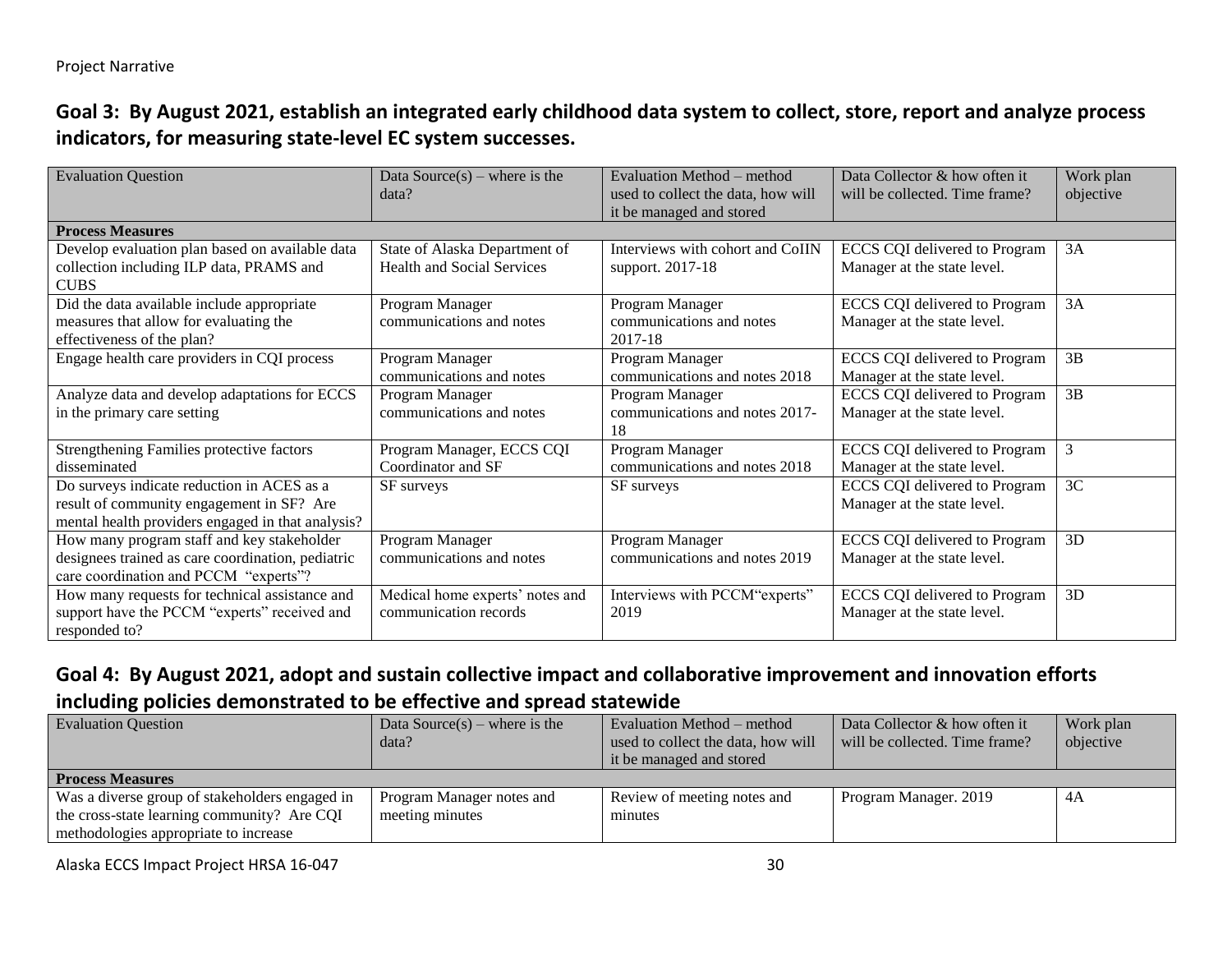#### Project Narrative

| <b>Evaluation Question</b>               | Data Source(s) – where is the | Evaluation Method – method         | Data Collector & how often it     | Work plan |
|------------------------------------------|-------------------------------|------------------------------------|-----------------------------------|-----------|
|                                          | data?                         | used to collect the data, how will | will be collected. Time frame?    | objective |
|                                          |                               | it be managed and stored           |                                   |           |
| children's' developmental skills by 25%? |                               |                                    |                                   |           |
| Was an evidence-based Continuous Quality | Program Manager notes and     | Review of meeting notes and        | Program Manager. 2019             | 4B        |
| Improvement methodology identified?      | meeting minutes               | minutes                            |                                   |           |
| Reconvene learning community collect and | Learning community members    | Interviews with learning           | <b>Evaluation Coordinator and</b> | 4C        |
| analyze final data                       |                               | community members                  | Program Manager. 2019             |           |
| Statewide ECCS Impact plan policy maker  | Program Manager notes and     | Review of meeting notes and        | <b>AECCC Program Manager.2019</b> | 4D        |
| outreach                                 | AECCC meeting minutes         | minutes                            |                                   |           |
| Collaborate with statewide stakeholders  | <b>AECCC</b> Meeting minutes  | Review of meeting minutes and      | Program Manager and               | 4E        |
|                                          |                               | QI plan                            | Evaluation Coordinator.2019.      |           |

# **Goal 5: By August 2021, test innovative EC system change concepts, develop spread strategies and adopt new EC policies for sustaining the systems developed.**

| <b>Evaluation Question</b>                         | Data Source $(s)$ – where is the | Evaluation Method – method         | Data Collector & how often it     | Work plan |
|----------------------------------------------------|----------------------------------|------------------------------------|-----------------------------------|-----------|
|                                                    | data?                            | used to collect the data, how will | will be collected. Time frame?    | objective |
|                                                    |                                  | it be managed and stored           |                                   |           |
| <b>Process Measures</b>                            |                                  |                                    |                                   |           |
| Were indicators and evaluation plan                | Program Manager                  | Program Manager                    | Program Manager.                  | 5A        |
| disseminated on schedule?                          |                                  | communications.                    |                                   |           |
| Was the revised statewide ECCS Impact plan         | Program Manager records.         | Review of Program Manager          | Program Manager.                  | 5B        |
| completed on time?                                 |                                  | records and work plan.             |                                   |           |
| Did families and other community members           | Program Manager records.         | Review of Program Manager          | Program Manager.                  | 5C        |
| participate in writing the statewide ECCS Impact   |                                  | records and work plan.             |                                   |           |
| plan in a variety of roles throughout the process, |                                  |                                    |                                   |           |
| including issue framer, collaborator, advocate,    |                                  |                                    |                                   |           |
| evaluator, and stakeholder?                        |                                  |                                    |                                   |           |
| Align statewide ECCS Impact plan and grant-        | Program Manager, partners and    | Key informant interviews           | <b>Evaluation Coordinator.</b>    | 5D        |
| funded activities                                  | community organizations          |                                    |                                   |           |
| Are state/organizational policies and procedures   | Program Manager, partners and    | Key informant interviews           | <b>Evaluation Coordinator and</b> | 5E        |
| in place to sustain improvement?                   | community organizations          |                                    | Program Manager.                  |           |
| Has funding been identified for sustainable        | Program Manager, partners and    | Key informant interviews           | <b>Evaluation Coordinator and</b> | 5E        |
| programs?                                          | community organizations          |                                    | Program Manager.                  |           |
| Has leadership team drafted formal statewide       | Financial records and budgets    | Review of financial reports and    | Program Manager.                  | 5E        |
| ECCS Impact plan?                                  |                                  | Program Manager records            |                                   |           |
| Throughout the process, was mutual trust built     | Program Manager, partners and    | Key informant interviews           | <b>Evaluation Coordinator and</b> | 5E        |
| and shared responsibility established between all  | community organizations          |                                    | Program Manager.                  |           |
| partnering organizations?                          |                                  |                                    |                                   |           |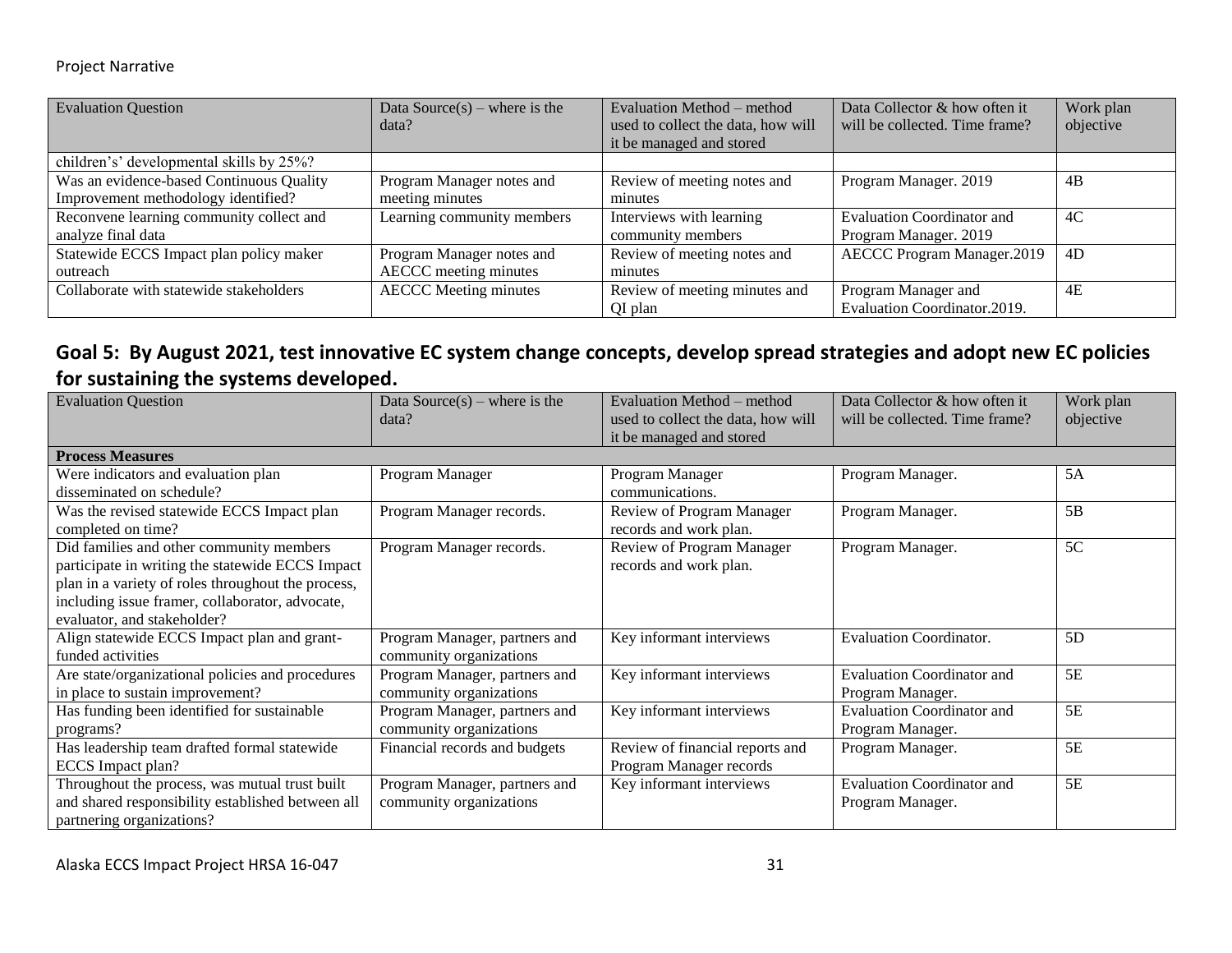# <span id="page-32-0"></span>**ORGANIZATIONAL INFORMATION**

#### <span id="page-32-1"></span>**Qualifications of Project Personnel:**

The community leadership in the placed-based communities is seated within the tribal health agency for the Norton Sound region, the tribal health agency for Kodiak Island, and the backbone support for the Raising Our Children with Kindness (ROCK) Mat-Su Collective Impact collaborative, which is working to promote family resilience and reduce maltreatment in the Mat-Su. The Project Director for the Office of Children's Services (OCS) in the Department of Health and Social Services (DHSS) has over twenty-five years' experience in the social services, child welfare and family services field. The project manager will work directly under the director and has experience in Medicaid policy and planning, and in service delivery for home and community based services across the state of Alaska in both rural and urban areas. See Attachment 3 for resumes for key personnel.

The Office of Children's Services is strongly committed to promoting local services to assist families involved in the child welfare system. Rural areas often present challenges for adequate and timely service provision including travel difficulties related to weather, remoteness and lack of a stable workforce. The Rural Child Welfare program provides grants to Tribal partners in rural areas.

#### <span id="page-32-2"></span>**Early Childhood System leadership:**

The Early Childhood Systems Project (ECCSP) is one of the Department's prevention and early intervention programs. Leadership of the OCS works closely with the qualified staff at the Division of Public Health and under the oversight of the Department leadership with the ECCSP. Collaboration with the ECCSP from the Department of Education includes qualified early education experts. The Alaska Mental Health Board supports efforts across the Department with expertise in mental and behavioral health. The ECCSP program has been part of DHSS for over ten years. DHSS ECCSP has facilitated the building of statewide systems of care that support family and community approaches to promoting positive early development and early school success for young children. ECCSP to date has focused on: medical homes, social and emotional and mental health for young children, early care and learning, and family support and education. The ECCSP with the support of DHSS and DEED has a supporting infrastructure that can help plan, manage and support this project. The state of Alaska has many foundational programs upon which to enhance ECCSP impact. There has been an enormous amount of activity in Alaska in the last year focused on the prevention of adverse childhood experiences, increasing the understanding and skills of our workforce regarding the impacts of trauma and early development, and increasing trauma informed systems.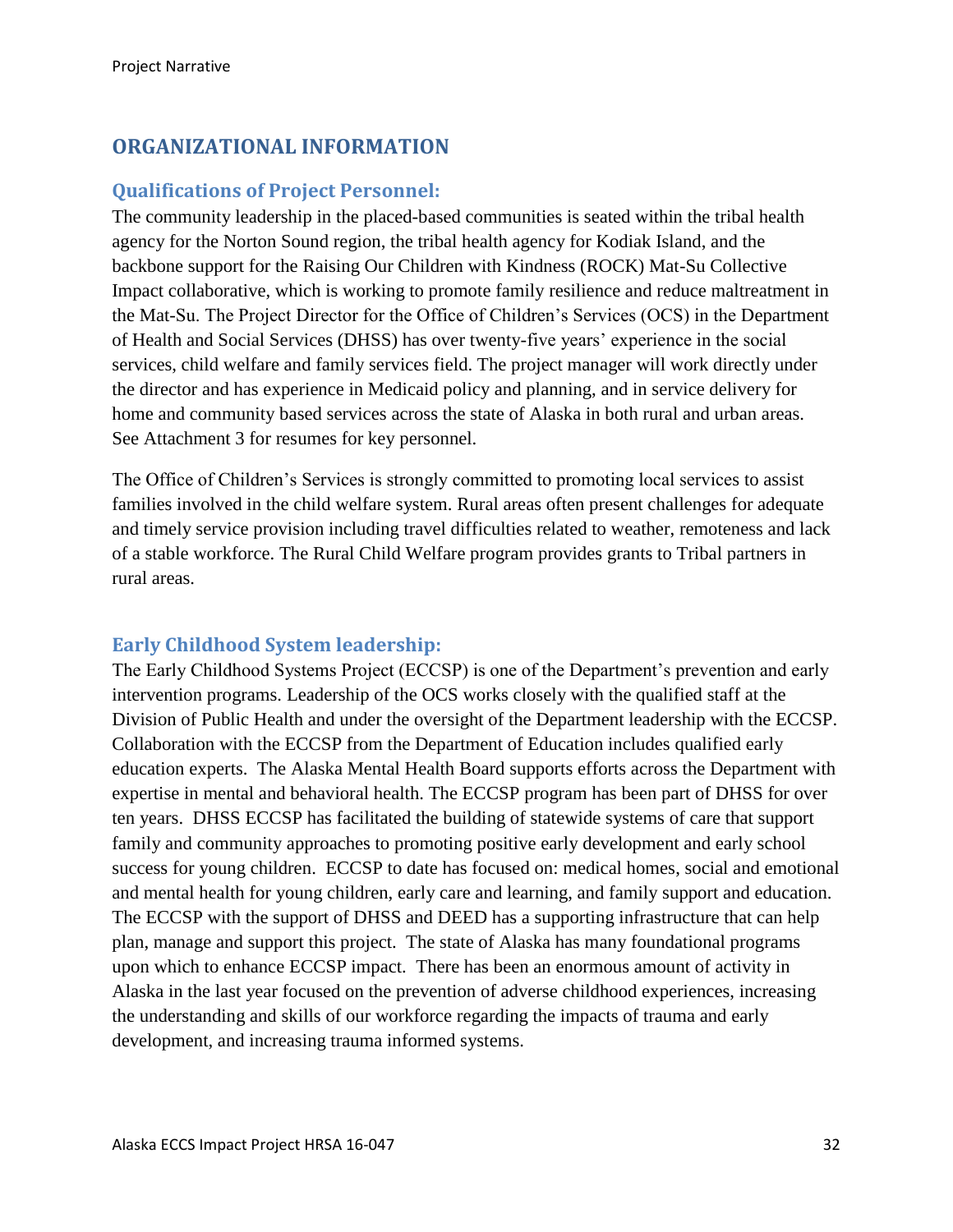### <span id="page-33-0"></span>**Commitment to participate of the key leaders on advisory team:**

The Alaska Early Childhood Coordinating Council is committed to promoting positive development, improved health outcomes, and school readiness for children prenatal through age eight by creating a culturally responsive, comprehensive, and accessible service delivery system that links service providers, empowers families, and engages communities. The AECCC shall support the creation of a unified, sustainable system of early care, health, education, and family support for young children and their families.

The AECCC will facilitate the integration and alignment of services, planning efforts, resources, policy development, and funding as well as establish connections between health, mental health, education and family support systems and public and private partners.

The AECCC was recently awarded a National Governor's Association (NGA) grant to participate on a cross sector learning opportunity to improve the quality of Early Care and Education (ECE) in the State of Alaska. The AECCC will use this technical assistance from the NGA to strengthen and implement a statewide policy agenda supporting early care and education of young children. The ECCSP manager is co-facilitator of the AECCC and will incorporate this technical assistance into ongoing ECCSP efforts.

#### <span id="page-33-1"></span>**Participation of other partners:**

One of the partners and technical assistants in the proposed project is the MCH Title V and Children and Youth with Special Health Care Needs (CYSCHN) Agency. Alaska's Title V agency has a successful legacy of completing robust statewide needs assessments, identifying meaningful and measurable performance outcomes, developing and administrating surveillance systems with skilled epidemiologists and implementing programs that improve outcomes for the MCH and CYSCHN population. The current Title V Director has been an active leader at the national level through the Association of Maternal-Child Health Programs co-leading work groups in the MCH Title V reorganization (2.0), advising in the implementation of the maternal, infant and early childhood home visiting program and in early childhood systems along with many other initiatives focused on improving screening and services for children. The agency is currently actively leading 6 statewide CoIIN initiatives focused on improving infant mortality (4), reducing childhood injury and reducing intimate partner violence. The agency has extensive experience in PDSA and rapid cycle quality improvement processes. The agency has current federal grants focused on improving care coordination for children through expansion of pediatric medical homes, Maternal, Infant and Early Childhood core and expansion grants, Healthy Start grant, and Universal Newborn Hearing screening just to name a few. Other state and federal fund sources are focused on improving systems of care for the MCH and CYSCHN population with a specific focus on early identification of children with developmental delays, autism and other conditions.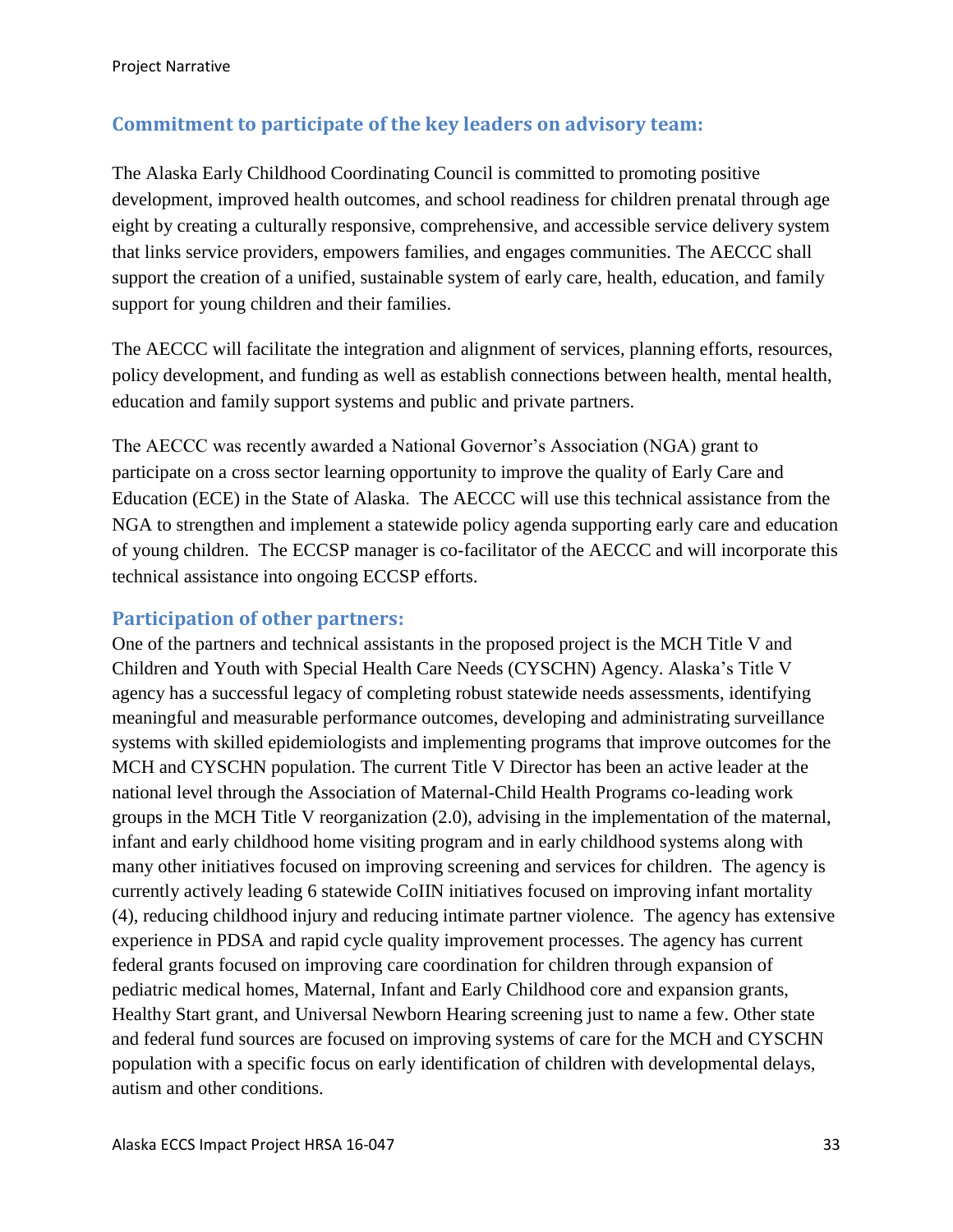Help Me Grow is a system that connects at-risk children with the services they need. HMG builds collaboration across sectors to improve access and identifies gaps and barriers to access systems. HMG helps with questions about behavior, development and learning and making a connection to community based services.

Strengthening Families is based on the social-ecological model of human development, which envisions the child at the center of concentric circles representing the relationships and environments that influence his or her development. Strengthening Families is a researchinformed approach to increase family strengths, enhance child development and reduce the likelihood of child abuse and neglect. It is based on engaging families, programs and communities. Strengthening Families in Alaska has been embedded in early care and learning programs, best beginnings early childhood partnerships, community cares, and the approach is being disseminated in rural Alaska.

# <span id="page-34-0"></span>**Experience of the applicant with EC system within Alaska, and the capacity and ability to identify and address the EC needs, and influence Alaska EC policies and practices:**

The vision of the Department of Health and Social Services (DHSS) is that Alaska individuals, families and communities are safe and healthy, and its mission is to promote and protect the health and well-being of Alaskans. DHSS core services include protecting and promoting the health of Alaskans, providing quality of life in a safe living environment for Alaskans, facilitating access to affordable health care for Alaskans, protecting vulnerable Alaskans and strengthening Alaskan families.

Current activities that DHSS has undertaken include improving the health status of Alaskans, improving the safety of children receiving department services; increasing the number of Alaskans who experience behavioral health issues who report improvement in key life domains; increasing the number of Alaskans with a primary care provider; increasing access for Alaskans with chronic or complex medical conditions to integrated care; improving access to health care; improving rural access to health care; and, decreasing the rate of maltreatment in children.

DHSS is making progress through focused efforts on integrating and coordinating services, strategically leveraging technology and measuring and improving performance. DHSS seeks to develop and integrate services and programs, when funding and program requirements are categorical and work against integration. DHSS leadership recognizes the value of Primary Care Case Management and has identified essential components of PCCM in pending legislation.

DHSS is structured around the Divisions of Public Health, Medicaid and Health Care Policy which include Health Care Services, Senior and Disabilities Services, Public Assistance and Family, Community and Integrated Services which includes Office of Children's Services, Juvenile Justice, and the Division of Behavioral Health.